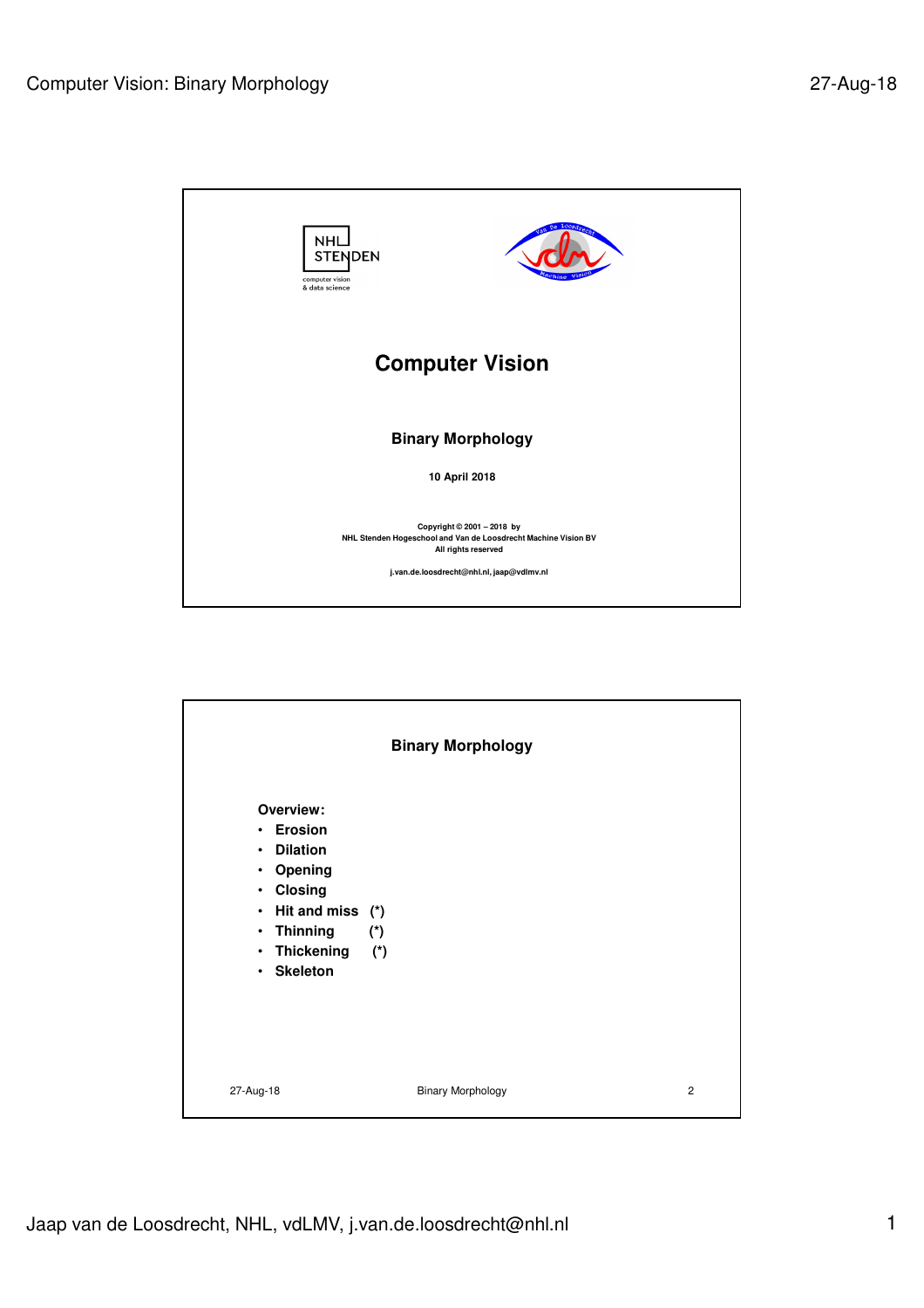|                                 | <b>Erosion</b>                                                                                                                                                                                                                                                                                                      |   |
|---------------------------------|---------------------------------------------------------------------------------------------------------------------------------------------------------------------------------------------------------------------------------------------------------------------------------------------------------------------|---|
| Erosion (src. dest. mask)       |                                                                                                                                                                                                                                                                                                                     |   |
| mask across a source image.     | The erosion operator initialises a destination image by sliding a                                                                                                                                                                                                                                                   |   |
|                                 | The mask may be visualised as a probe that slides across the src<br>image, testing the spatial nature of the image at every point x.<br>Where the mask translated to x can be contained in the original<br>image (by placing the centre $(= origin)$ of the mask at x), then x<br>belongs to the destination image. |   |
| Usage:<br>$\cdot$ to peel blobs | to implement more complex operators                                                                                                                                                                                                                                                                                 |   |
| 27-Aug-18                       | <b>Binary Morphology</b>                                                                                                                                                                                                                                                                                            | 3 |

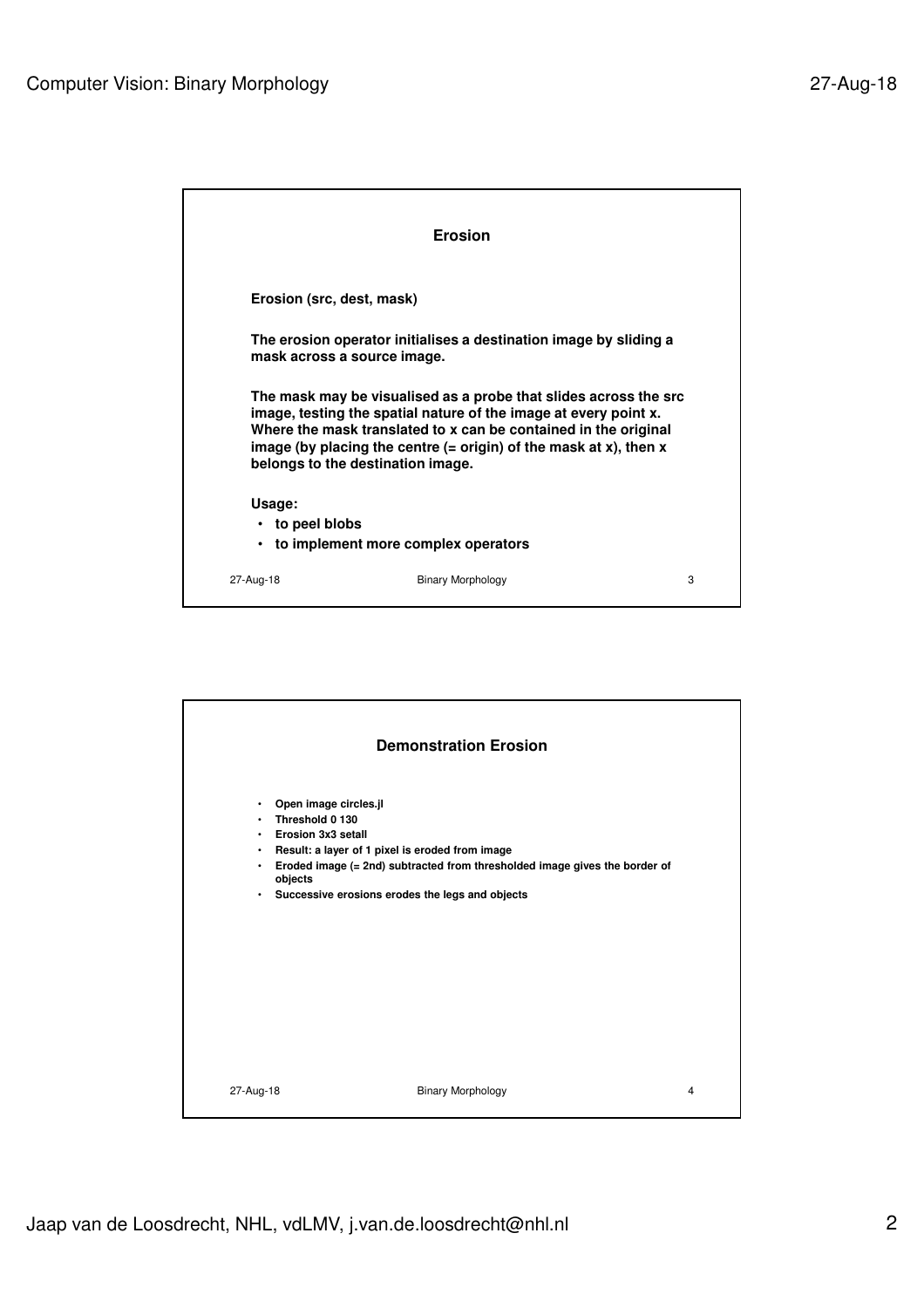|           | <b>Erosion 3x3 setall</b>                                                                                                                                                                                                                                                                                         |   |
|-----------|-------------------------------------------------------------------------------------------------------------------------------------------------------------------------------------------------------------------------------------------------------------------------------------------------------------------|---|
|           | $\Box$ D $\Box$<br><b><i>C</i></b> Erosion<br>destination<br>CIRCLES.JL%16<br>CIRCLES.JL%17<br>source<br>mask-<br>$-1$ 0<br>  1<br>Height<br>$\frac{1}{2}$<br>3<br>$^{\circ}$ 1<br>Width<br>3<br>$\mathbf 0$<br>OrgX<br>$\overline{1}$<br>OrgY<br>$G$ Hit<br>$\cap$ Miss<br>[SetAIII]<br>ClearAll<br>0k<br>Cancel |   |
| 27-Aug-18 | <b>Binary Morphology</b>                                                                                                                                                                                                                                                                                          | 5 |

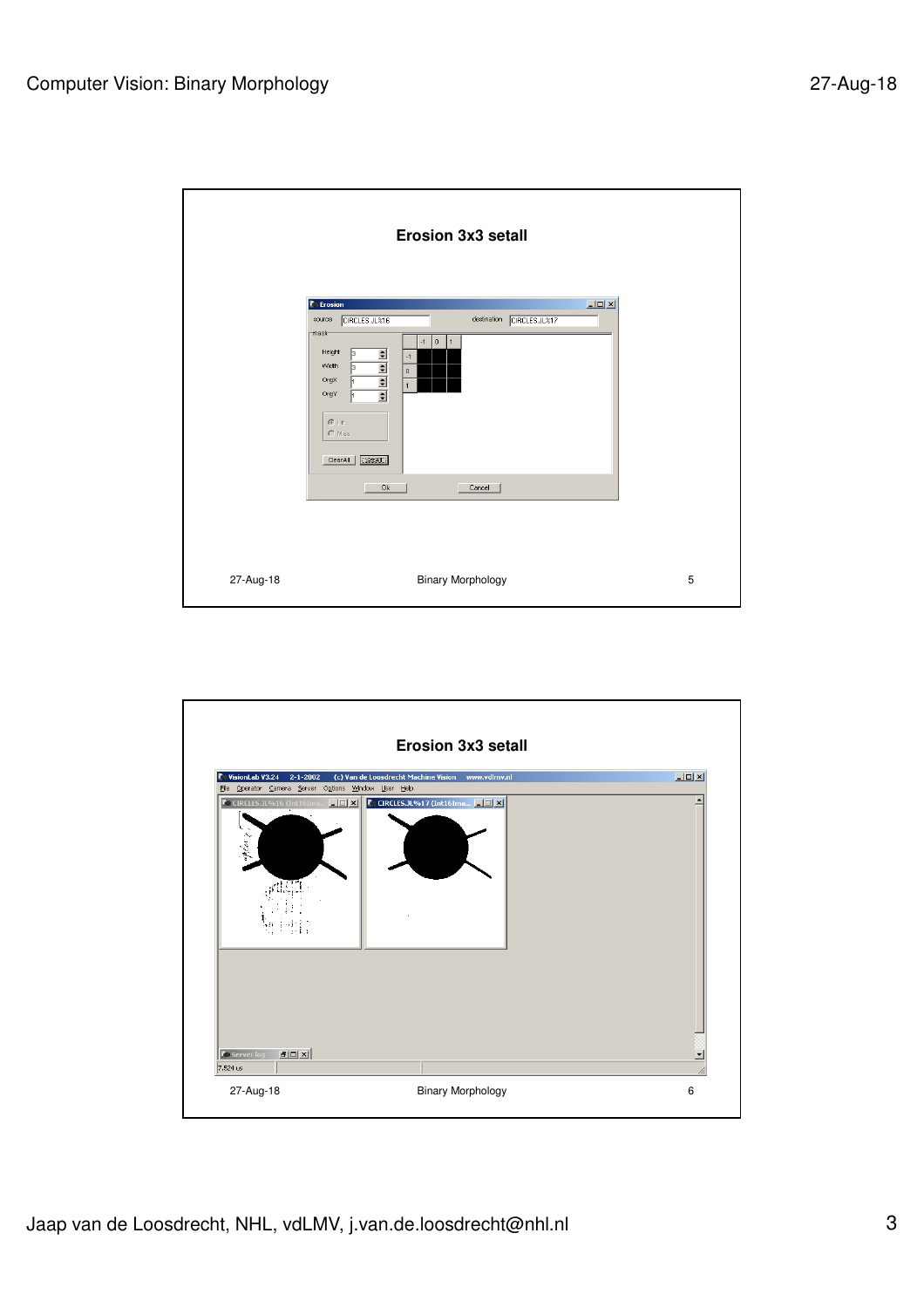

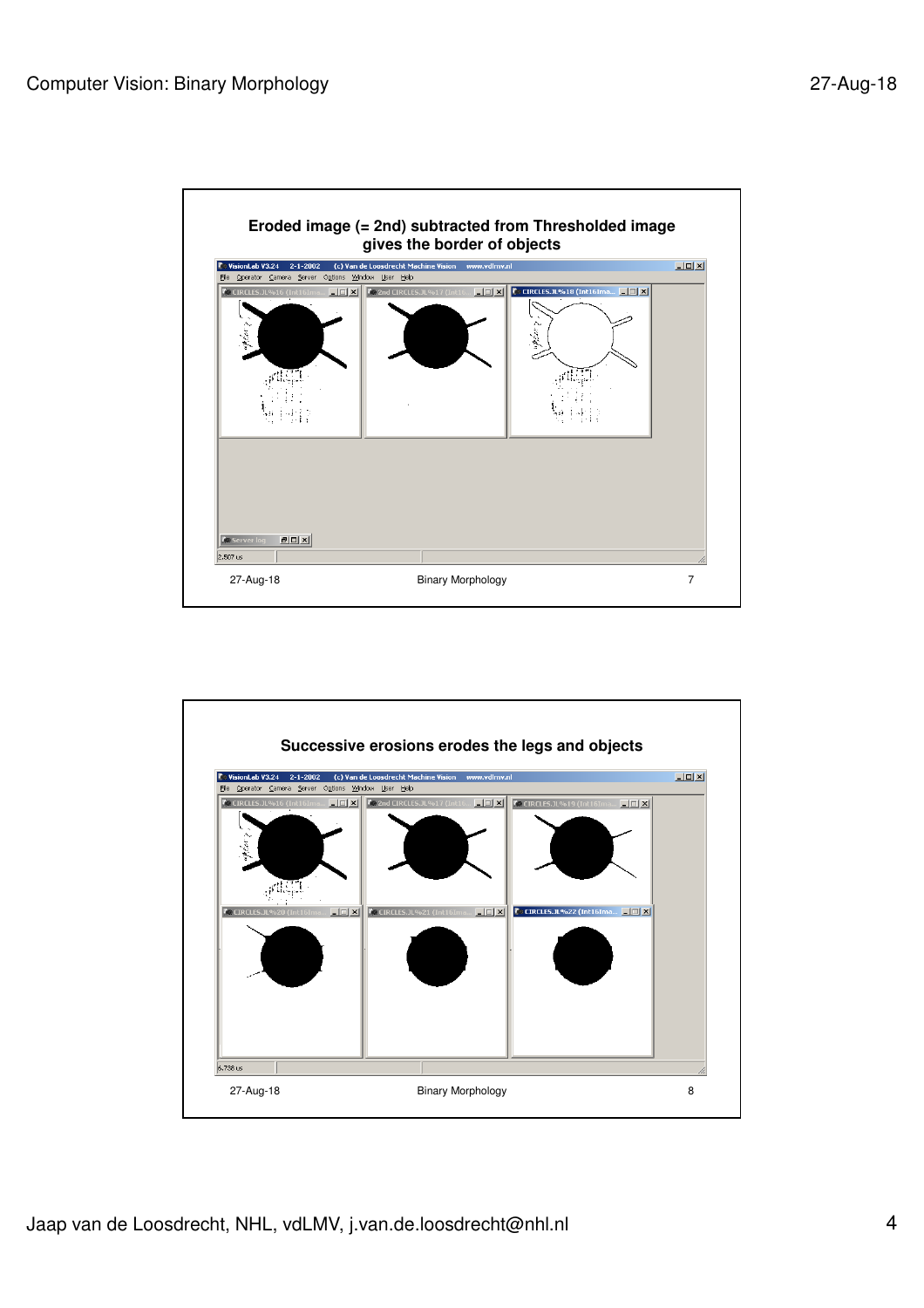

| VisionLab V3.24<br>File Operator Camera Server Options Window User Help |            | $2 - 1 - 2002$                                         |                                  |                                |                                  |                      | (c) Van de Loosdrecht Machine Vision |                                |                   | www.vdlmv.nl |  |  | $\Box$ o $\mathbf{x}$ |
|-------------------------------------------------------------------------|------------|--------------------------------------------------------|----------------------------------|--------------------------------|----------------------------------|----------------------|--------------------------------------|--------------------------------|-------------------|--------------|--|--|-----------------------|
| $\bullet$ Sq $\Box$ $\Box$ $\times$<br>п                                |            |                                                        |                                  |                                |                                  |                      |                                      |                                |                   |              |  |  |                       |
| Edit Sq2.jl%12 (Int16Image)<br>r                                        |            |                                                        |                                  |                                |                                  |                      |                                      |                                | $\Box$ D $\times$ |              |  |  |                       |
| n.<br>o.                                                                | lo.        | l2<br>lз<br>lo.<br>lo.                                 | $\overline{4}$<br>lo.            | $\overline{5}$<br>o            | l6<br>o                          | lz<br>$\overline{0}$ | ls.<br>$\overline{0}$                | $\overline{9}$<br>$\mathbf{0}$ |                   |              |  |  |                       |
| n.<br>n                                                                 | 0<br>o     | o<br>o<br>lo.<br>lo.                                   | o.<br>o.                         | 0<br>0                         | 0<br>0                           | 0<br>0               | $\,0$<br>0                           | 0<br>0                         |                   |              |  |  |                       |
| n<br>o.                                                                 | lo.<br>0   | 1<br>$\overline{1}$<br>$\vert$ 1<br>$\overline{1}$     | $\overline{1}$<br>$\overline{1}$ | $\overline{1}$<br>$\mathbf{1}$ | $\overline{1}$<br>$\overline{1}$ | o<br>0               | o<br>0                               | 0<br>0                         |                   |              |  |  |                       |
| 5<br>n.<br>6<br>n.                                                      | l0.<br>o   | ł1<br>$\overline{1}$<br>$\mathbf{1}$<br>$\overline{1}$ | $\overline{1}$<br>$\overline{1}$ | $\overline{1}$<br>$\mathbf{1}$ | $\overline{1}$<br>$\overline{1}$ | o<br>0               | 0<br>o                               | 0<br>0                         |                   |              |  |  |                       |
| ٥<br>8                                                                  | lo.        | <sup>1</sup><br>$\overline{1}$                         | 11.                              | $\mathbf{1}$                   | $\overline{1}$                   | o                    | 0                                    | 0                              |                   |              |  |  |                       |
| 0<br>ğ,<br>n.                                                           | о<br>o     | o<br>O.<br>lo.<br>o                                    | 0<br>o.                          | 0<br>o                         | 0<br>0                           | 0<br>o               | o<br>0                               | 0<br>0                         |                   |              |  |  |                       |
| stay on top field width 40                                              |            |                                                        | $\Box$ Done $\Box$               |                                |                                  |                      |                                      |                                |                   |              |  |  |                       |
|                                                                         |            |                                                        |                                  |                                |                                  |                      |                                      |                                |                   |              |  |  |                       |
|                                                                         |            |                                                        |                                  |                                |                                  |                      |                                      |                                |                   |              |  |  |                       |
|                                                                         |            |                                                        |                                  |                                |                                  |                      |                                      |                                |                   |              |  |  |                       |
|                                                                         |            |                                                        |                                  |                                |                                  |                      |                                      |                                |                   |              |  |  |                       |
| <b>C</b> Server log                                                     | <b>FOX</b> |                                                        |                                  |                                |                                  |                      |                                      |                                |                   |              |  |  |                       |
|                                                                         |            |                                                        |                                  |                                |                                  |                      |                                      |                                |                   |              |  |  |                       |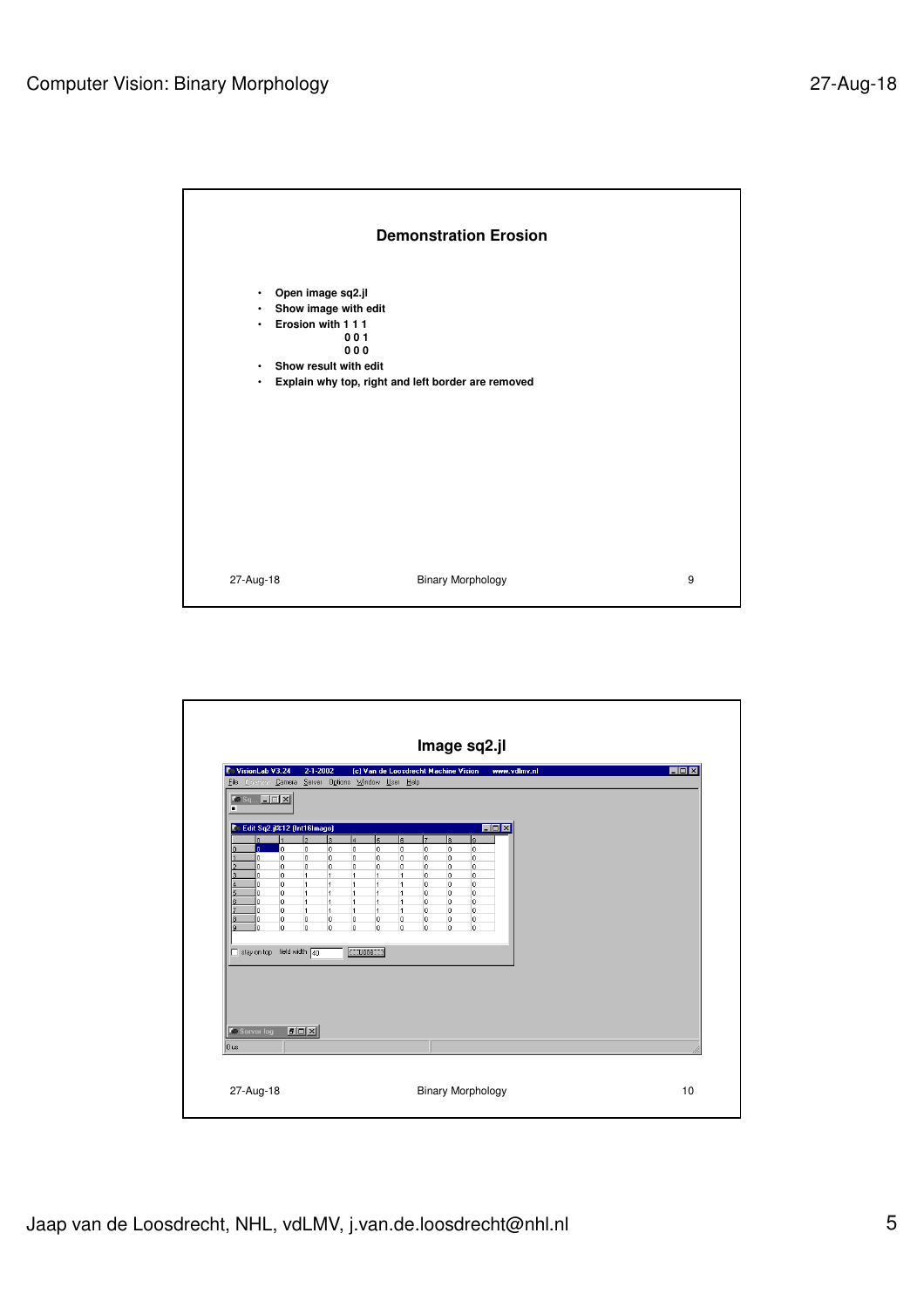|           | <b>Erosion mask</b>                                                                                                                                                                                                                                                                                                                                       |    |
|-----------|-----------------------------------------------------------------------------------------------------------------------------------------------------------------------------------------------------------------------------------------------------------------------------------------------------------------------------------------------------------|----|
|           | $\Box$ D $\Box$<br><b>C</b> Erosion<br>Sq2.1%12<br>destination Sq2.jl%13<br>source<br>mask-<br>0<br>$-1$<br>1<br>Height<br>同<br>$\frac{1}{2}$ $\frac{1}{2}$ $\frac{1}{2}$ $\frac{1}{2}$ $\frac{1}{2}$<br>$-1$<br>Width<br>Б<br>$\mathbf 0$<br>OrgX<br>$\overline{1}$<br>OrgY<br>$\mathfrak{S}$ Hit<br><b>O</b> Miss<br>ClearAll<br>SetAll<br>0k<br>Cancel |    |
| 27-Aug-18 | <b>Binary Morphology</b>                                                                                                                                                                                                                                                                                                                                  | 11 |

| VisionLab V3.27<br>$6 - 8 - 2002$<br>File Operator Camera Server Options Window User Help                                                                                                                                                                                                                                                                            | (c) Van de Loosdrecht Machine Vision www.vdlmv.nl                                                                                                                                                                                                                                                                                                        |                                                                                                                                                                              | $\Box$ D $\Box$ |
|----------------------------------------------------------------------------------------------------------------------------------------------------------------------------------------------------------------------------------------------------------------------------------------------------------------------------------------------------------------------|----------------------------------------------------------------------------------------------------------------------------------------------------------------------------------------------------------------------------------------------------------------------------------------------------------------------------------------------------------|------------------------------------------------------------------------------------------------------------------------------------------------------------------------------|-----------------|
| $\left  \bullet \right $ sq2 $\left  \right $ $\left  \right $ $\left  \right $ $\left  \right $<br>$\sqrt{2 \cdot 5q^2}$ $\sqrt{2 \cdot 5q^2}$<br>п<br>٠                                                                                                                                                                                                            |                                                                                                                                                                                                                                                                                                                                                          |                                                                                                                                                                              |                 |
| $\overline{2}$<br>$\overline{\mathbf{3}}$<br>$\Omega$<br>lo.<br>o.<br>o<br>$\Omega$<br>O<br>o<br>o<br>0<br>o<br>0<br>o<br>0<br>0<br>o<br>n<br>0<br>o<br>ł.<br>0<br>0<br>$\overline{1}$<br>o<br>0<br>6<br>$\overline{1}$<br>n<br>0<br>O.<br>$\overline{1}$<br>0<br>o<br>о<br>o<br>0<br>Iε<br>o<br>o<br>o<br>١я<br>n<br>field width $\boxed{40}$<br>$\Box$ stay on top | lz<br>l6.<br>l4<br>5<br>0<br>o<br>0<br>0<br>0<br>o<br>0<br>$\circ$<br>0<br>0<br>0<br>0<br>0<br>0<br>0<br>0<br>$\overline{1}$<br>$\overline{1}$<br>0<br>0<br>$\overline{1}$<br>0<br>0<br>$\mathbf{1}$<br>$\overline{1}$<br>$\overline{1}$<br>0<br>o<br>$\mathbf{1}$<br>$\overline{1}$<br>0<br>0<br>o<br>0<br>0<br>0<br>o<br>o<br>$\mathbf 0$<br>o<br>Done | ls.<br>lя<br>0<br>$\overline{0}$<br>$\overline{0}$<br>0<br>$\,0$<br>$\bf{0}$<br>0<br>$\overline{0}$<br>o<br>0<br>0<br>$\overline{0}$<br>o<br>o<br>o<br>o<br>o<br>o<br>o<br>o |                 |
| <b>DOX</b><br><b>C</b> Server log<br>59 us                                                                                                                                                                                                                                                                                                                           |                                                                                                                                                                                                                                                                                                                                                          |                                                                                                                                                                              |                 |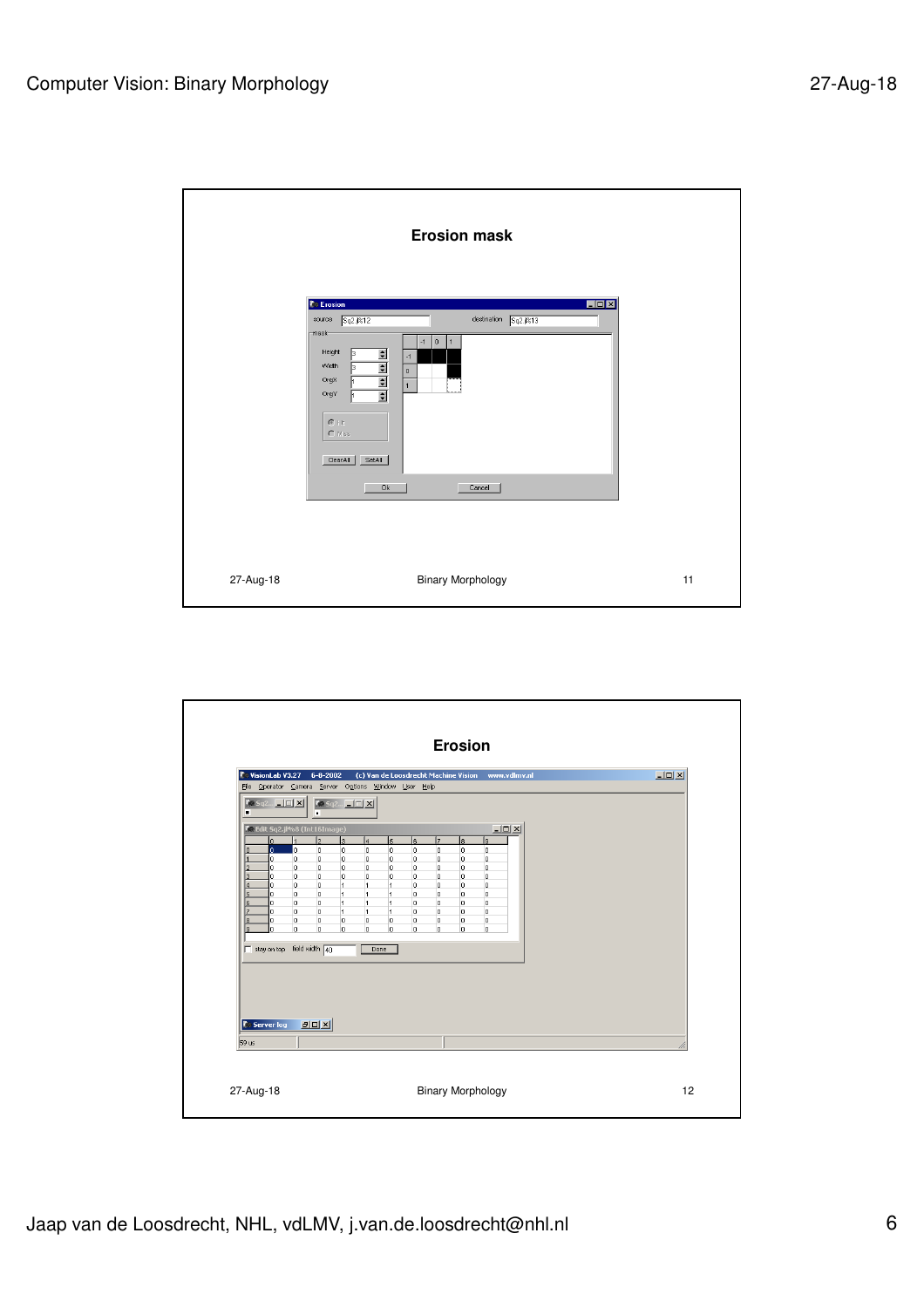|                                                  | <b>Dilation</b>                                                                                                                                                                                                                                                                                                    |    |
|--------------------------------------------------|--------------------------------------------------------------------------------------------------------------------------------------------------------------------------------------------------------------------------------------------------------------------------------------------------------------------|----|
| Dilation (src, dest, mask)                       |                                                                                                                                                                                                                                                                                                                    |    |
|                                                  | At the start of the operation the destination image is filled with<br>background (=0) pixel values. The mask is swept over the source<br>image. Every time the centre (= origin) of the mask touches an<br>object (=1) pixel in the source image, the entire translated mask is<br>OR-ed to the destination image. |    |
| Usage:<br>• to add a layer to blobs<br>$\bullet$ | to implement more complex operators                                                                                                                                                                                                                                                                                |    |
| 27-Aug-18                                        | <b>Binary Morphology</b>                                                                                                                                                                                                                                                                                           | 13 |

| <b>Demonstration Dilation</b>                                                                            |    |
|----------------------------------------------------------------------------------------------------------|----|
| Open image circles.jl<br>$\bullet$                                                                       |    |
| Threshold 0 130<br>$\bullet$                                                                             |    |
| • Dilation 3x3 setall<br>Result: a layer of 1 pixel is added to the image<br>$\bullet$                   |    |
| Thresholded image (= 2nd) subtracted from Eroded image gives a border around<br>$\bullet$<br>the objects |    |
| • With successive dilations the objects grow                                                             |    |
|                                                                                                          |    |
|                                                                                                          |    |
|                                                                                                          |    |
|                                                                                                          |    |
|                                                                                                          |    |
|                                                                                                          |    |
|                                                                                                          |    |
| <b>Binary Morphology</b><br>27-Aug-18                                                                    | 14 |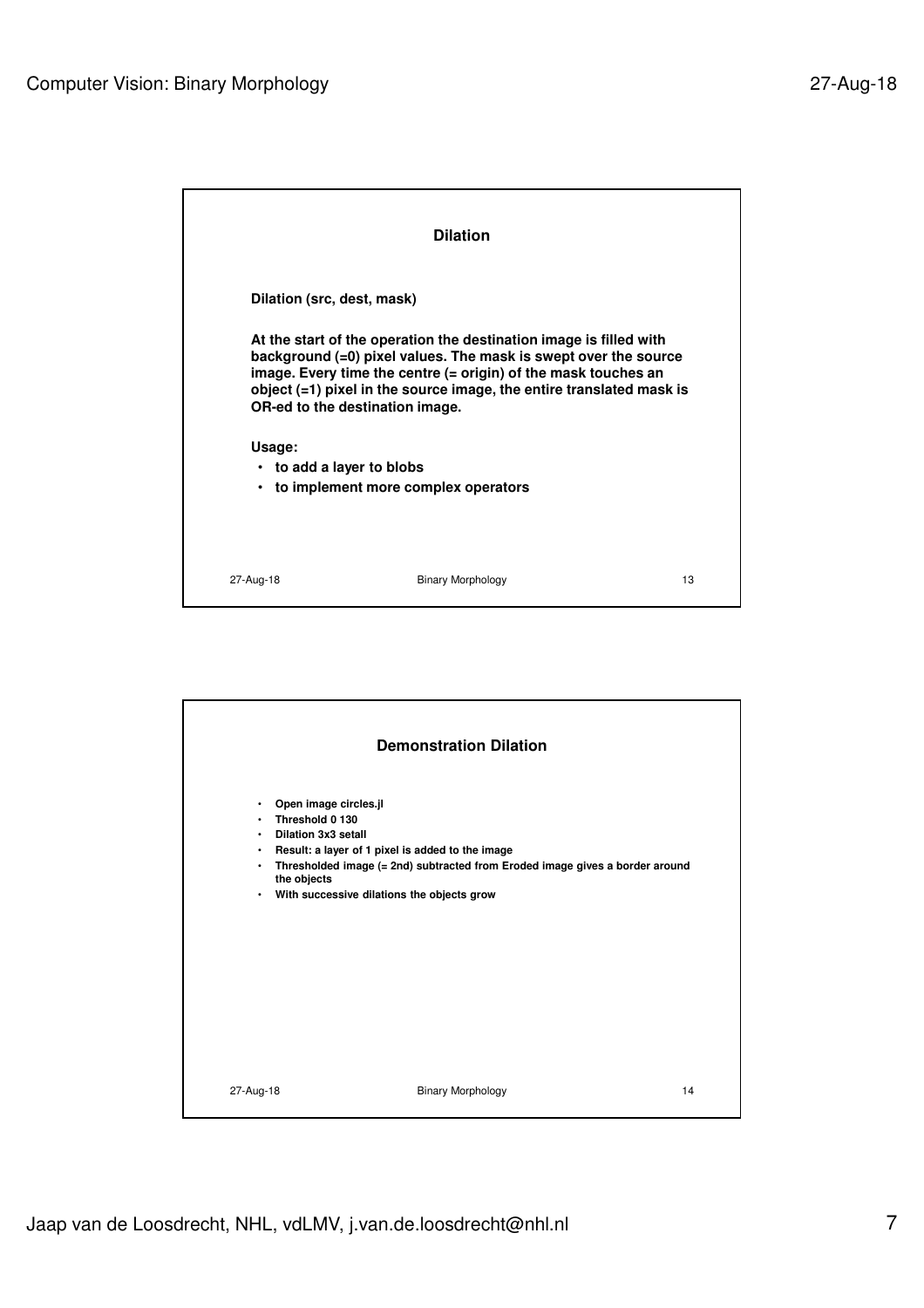

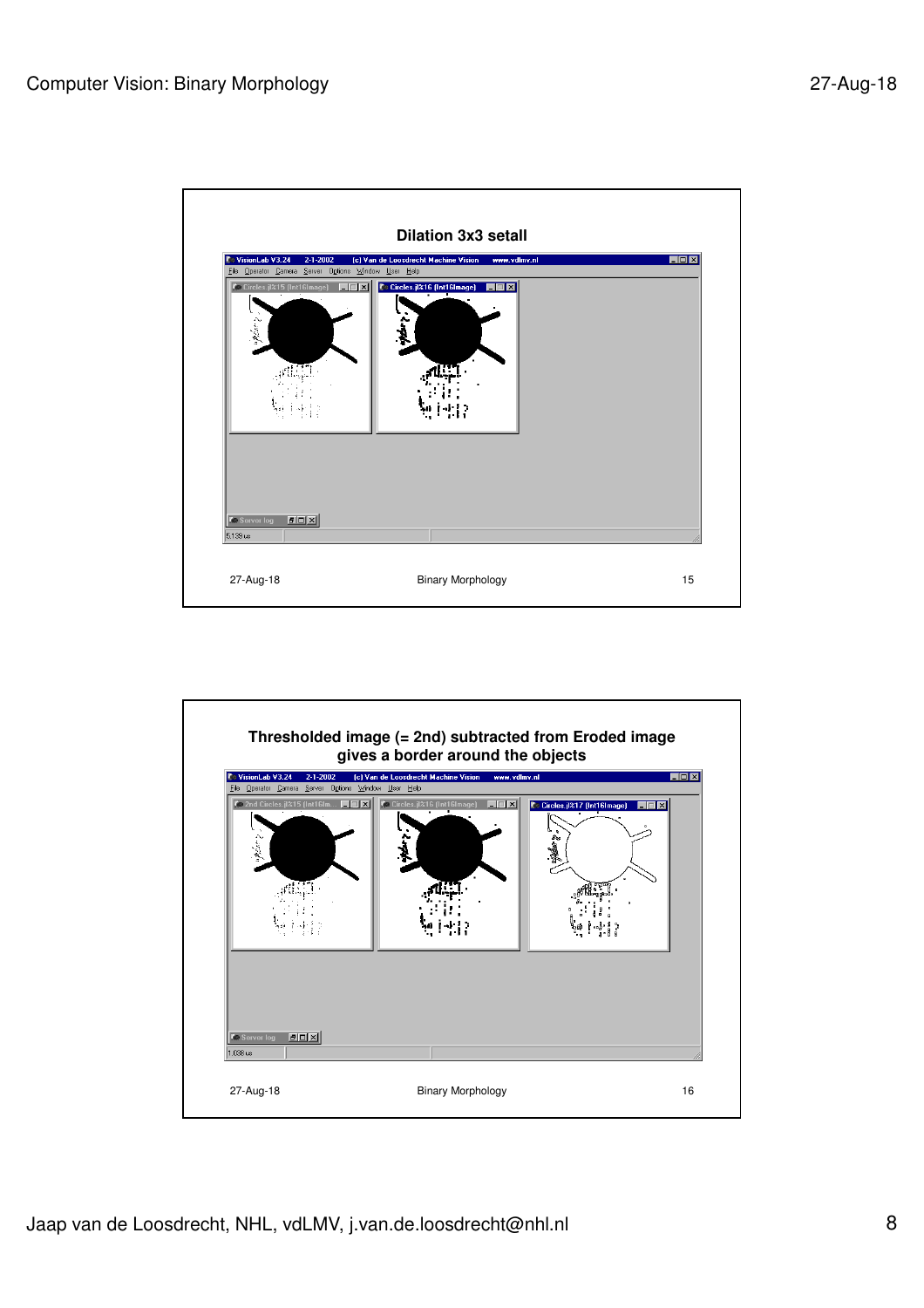

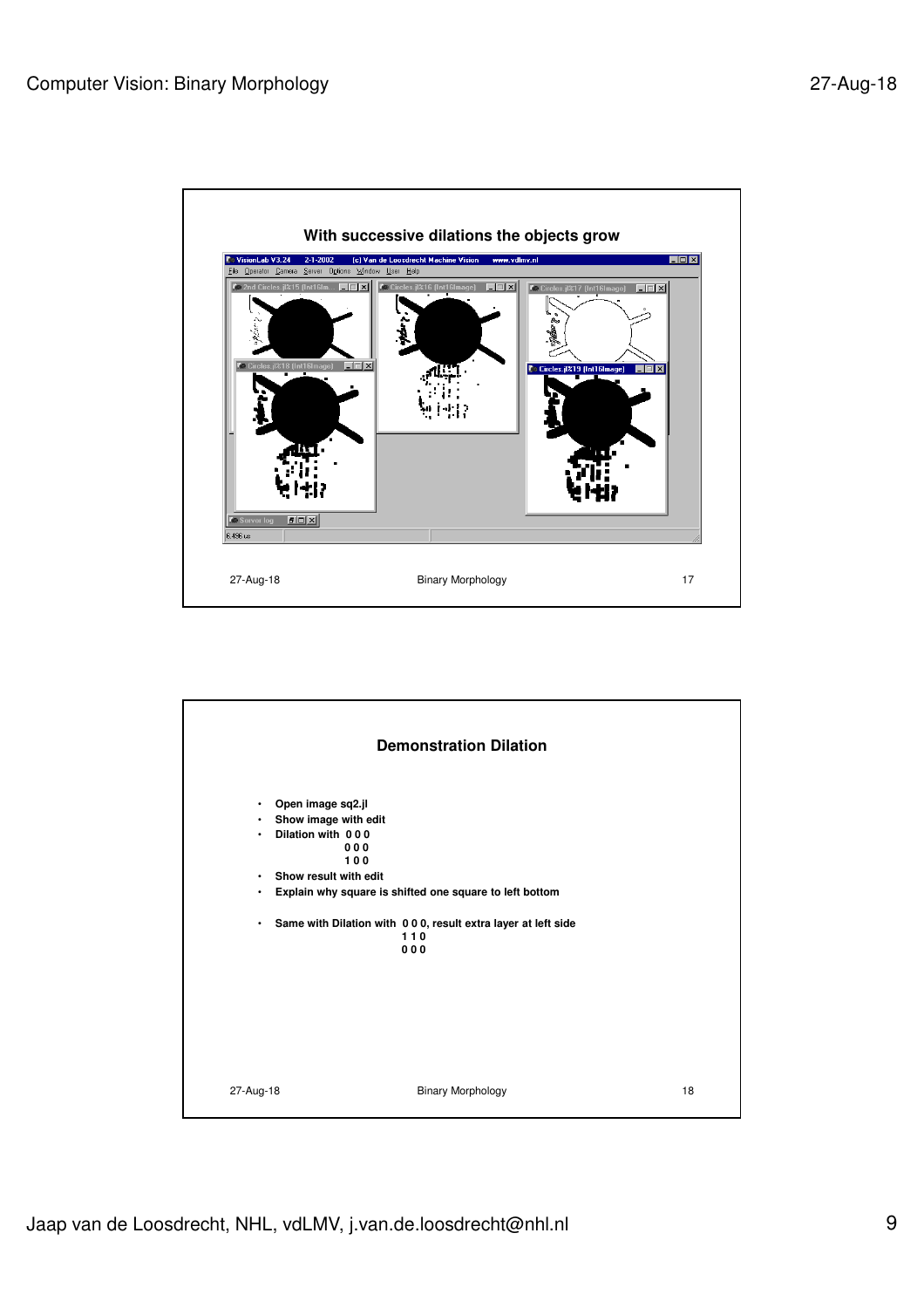| <b>C</b> VisionLab V3.24<br>$\bullet$ Sq $\Box$ $\Box$ $\times$ |                                                        | $2 - 1 - 2002$<br>File Operator Camera Server Options Window User Help                               | (c) Van de Loosdrecht Machine Vision                 |                               | www.vdlmv.nl | EDX |
|-----------------------------------------------------------------|--------------------------------------------------------|------------------------------------------------------------------------------------------------------|------------------------------------------------------|-------------------------------|--------------|-----|
| п                                                               |                                                        |                                                                                                      |                                                      |                               |              |     |
|                                                                 | Edit Sq2.jl%20 (Int16Image)                            |                                                                                                      |                                                      | $\Box$ D $\Box$               |              |     |
| $\overline{a}$<br>o.<br>o.                                      | l2<br>lo.<br>lo.<br>O.<br>lo.                          | lз<br>l4<br>$\overline{5}$<br>0<br>lo.<br>o<br>lo.<br>0<br>0                                         | l7<br>l6.<br>o<br>l0<br>0<br>o                       | lз<br>ls.<br>0<br>0<br>0<br>0 |              |     |
| o.<br>3<br>0                                                    | lo.<br>o.<br>l1<br>l0.                                 | lo.<br>O.<br>o<br>$\overline{1}$<br>$\overline{1}$<br>$\mathbf{1}$                                   | o<br>o<br>lo.<br>$\overline{1}$                      | o<br>$\circ$<br>o<br>$\circ$  |              |     |
| 0<br>n.<br>5                                                    | lo.<br>$\vert$ 1<br>o<br>$\mathbf{1}$                  | $\overline{1}$<br>$\overline{1}$<br>$\mathbf{1}$<br>$\overline{1}$<br>$\overline{1}$<br>$\mathbf{1}$ | $\overline{1}$<br>o<br>o<br>$\overline{1}$           | o<br>0<br>o<br>0              |              |     |
| ĥ<br>ň.<br>0<br>Ō<br>8                                          | lo.<br>$\overline{1}$<br>$\overline{1}$<br>o<br>o<br>0 | $\overline{1}$<br>$\mathbf{1}$<br>1<br>1<br>1<br>$\mathbf{1}$<br>o<br>0<br>0                         | 0<br>$\overline{1}$<br>0<br>$\overline{1}$<br>0<br>0 | 0<br>0<br>o<br>o<br>0<br>o    |              |     |
| g.<br>ň.                                                        | o<br>۱o                                                | o<br>o<br>0                                                                                          | o<br>0                                               | 0<br>0                        |              |     |
| $\Box$ stay on top                                              | field width $\boxed{40}$                               | w                                                                                                    |                                                      |                               |              |     |
|                                                                 |                                                        |                                                                                                      |                                                      |                               |              |     |
|                                                                 |                                                        |                                                                                                      |                                                      |                               |              |     |
| <b>C</b> Server log<br>$0$ us                                   | <b>FOX</b>                                             |                                                                                                      |                                                      |                               |              |     |

|           | <b>First example Dilation</b>                                                                                                                                                                                                                                                                                        |    |
|-----------|----------------------------------------------------------------------------------------------------------------------------------------------------------------------------------------------------------------------------------------------------------------------------------------------------------------------|----|
|           | <b><i>C</i></b> Dilation<br>$\Box$<br>destination Sq2.jl%21<br>source<br>5q2.1220<br>mask<br>$-1$ 0<br>$\vert$ 1<br>Height<br>B.<br>$\Rightarrow$<br>$-1$<br>$\frac{1}{2}$<br>Width<br>Iз<br>$\bf{0}$<br>OrgX<br>$\overline{1}$<br>OrgY<br>$\mathbf C$ Hit<br>$\mathbf C$ Miss<br>ClearAll<br>SetAll<br>0k<br>Cancel |    |
| 27-Aug-18 | <b>Binary Morphology</b>                                                                                                                                                                                                                                                                                             | 20 |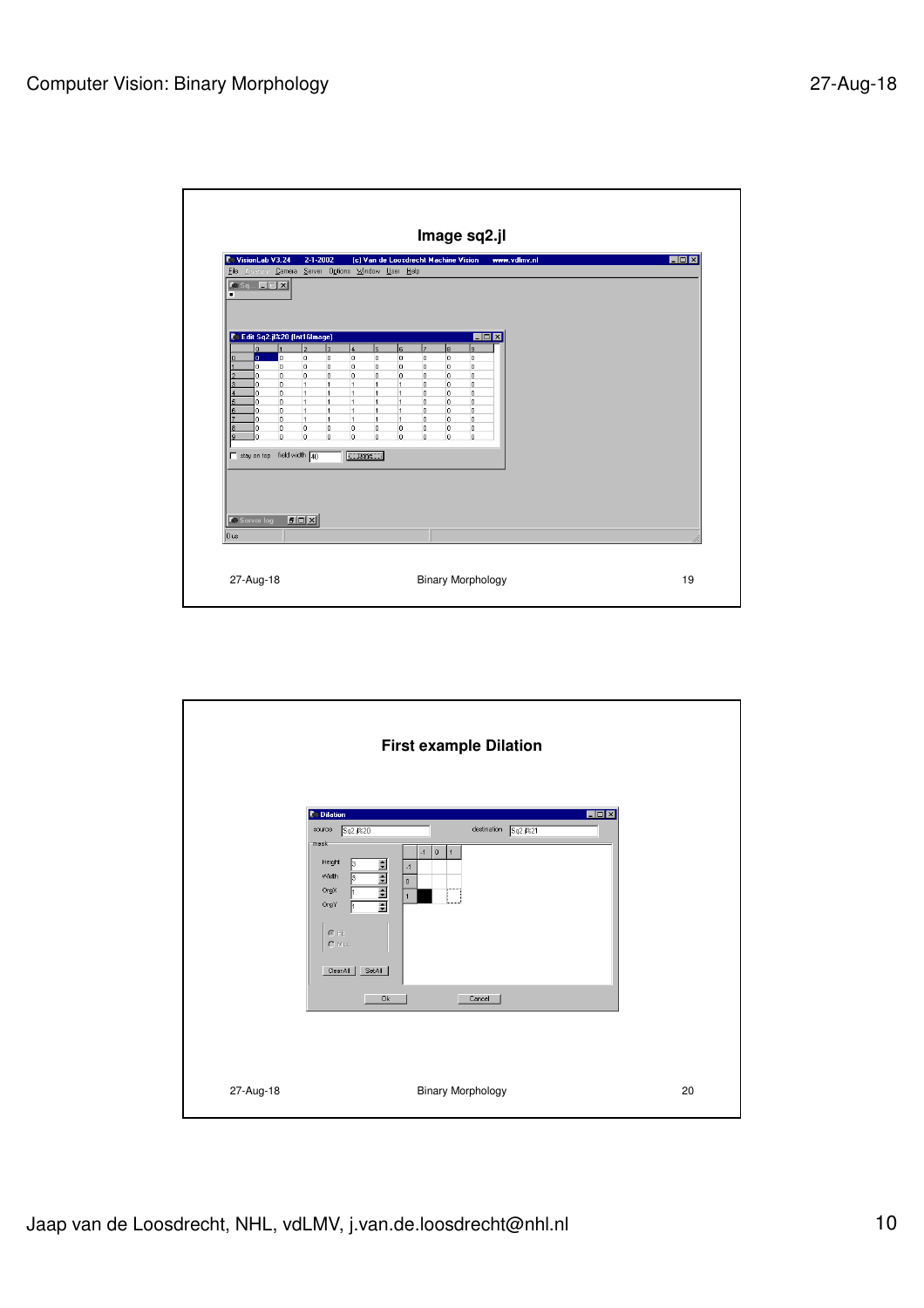|                                               | $\log_{10}$ sq2 $\boxed{1}$ $\boxed{2}$ $\boxed{2}$                                                                                                                                                                        |                                                                                                                                                                                                                                                                  | File Operator Camera Server Options Window User Help<br>$\sqrt{8}$ Sq2 $\boxed{1}$ X                                                                                    |                                                                                                                                                                                                      |                                                                 |                                                                                      |                                                                                              |  |  |  |
|-----------------------------------------------|----------------------------------------------------------------------------------------------------------------------------------------------------------------------------------------------------------------------------|------------------------------------------------------------------------------------------------------------------------------------------------------------------------------------------------------------------------------------------------------------------|-------------------------------------------------------------------------------------------------------------------------------------------------------------------------|------------------------------------------------------------------------------------------------------------------------------------------------------------------------------------------------------|-----------------------------------------------------------------|--------------------------------------------------------------------------------------|----------------------------------------------------------------------------------------------|--|--|--|
| ö<br>3.<br>5<br>6<br>z<br>l8.<br>l9.<br>39 us | lo.<br>lo.<br>lo.<br>lo.<br>o.<br>lo.<br>ln.<br>lo.<br>lo.<br>1<br>lo.<br>ln.<br>l1<br>lo.<br>$\overline{1}$<br>lo.<br>$\overline{1}$<br>lo.<br>$\overline{1}$<br>ln.<br>lo.<br>$\Box$ stay on top<br><b>Co Server log</b> | <b>Edit Sq2.jl%9 (Int16Image)</b><br>b<br>o<br>O<br>o<br>o<br>lo.<br>$\overline{1}$<br>ł.<br>$\overline{1}$<br>$\overline{1}$<br>$\overline{1}$<br>$\overline{1}$<br>$\overline{1}$<br>11.<br>$\overline{1}$<br>1<br>o<br>field width $\boxed{40}$<br><b>BDX</b> | $\overline{3}$<br>$\overline{4}$<br>lo.<br>0<br>lo.<br>0<br>o.<br>o.<br>o<br>$\overline{1}$<br>1<br>$\mathbf{1}$<br>$\mathbf{1}$<br>$\mathbf{1}$<br>0<br>0<br>$\n  Two$ | ls.<br>ls<br>o<br>O<br>o<br>$\circ$<br>lo.<br>lo.<br>lo.<br>lo.<br>$\overline{1}$<br>IO.<br>$\overline{1}$<br>lo.<br>$\overline{1}$<br>lo.<br>$\overline{1}$<br>l0.<br>$\mathbf{1}$<br>O<br>lo.<br>0 | ١z<br>o<br>$\circ$<br>lo.<br>0<br>0<br>lo.<br>o.<br>0<br>0<br>o | ls.<br>l0<br>$\circ$<br>lo.<br>lo.<br>$\overline{0}$<br>lo.<br>lo.<br>lo.<br>O.<br>o | $-10x$<br>$\overline{a}$<br>$\circ$<br>0<br>lo.<br>o<br>lo.<br>lo.<br>$\circ$<br>o<br>o<br>o |  |  |  |

|           | <b>Second example Dilation</b>                                                                                                                                                                                                                                                                           |    |
|-----------|----------------------------------------------------------------------------------------------------------------------------------------------------------------------------------------------------------------------------------------------------------------------------------------------------------|----|
|           | <b>Dilation</b><br>$\Box$ D $\times$<br>destination Sq2.jl%23<br>source<br>Sq2.jl%22<br>mask-<br>$-1$ 0<br>$\vert$ 1<br>Height<br>$\Rightarrow$<br>3<br>$-1$<br>$\frac{1}{2}$<br>Width<br>Iз<br>$\mathbf 0$<br>OrgX<br>$\overline{1}$<br>OrgY<br>$C$ Hit<br>C Miss<br>ClearAll<br>SetAll<br>0k<br>Cancel |    |
| 27-Aug-18 | <b>Binary Morphology</b>                                                                                                                                                                                                                                                                                 | 22 |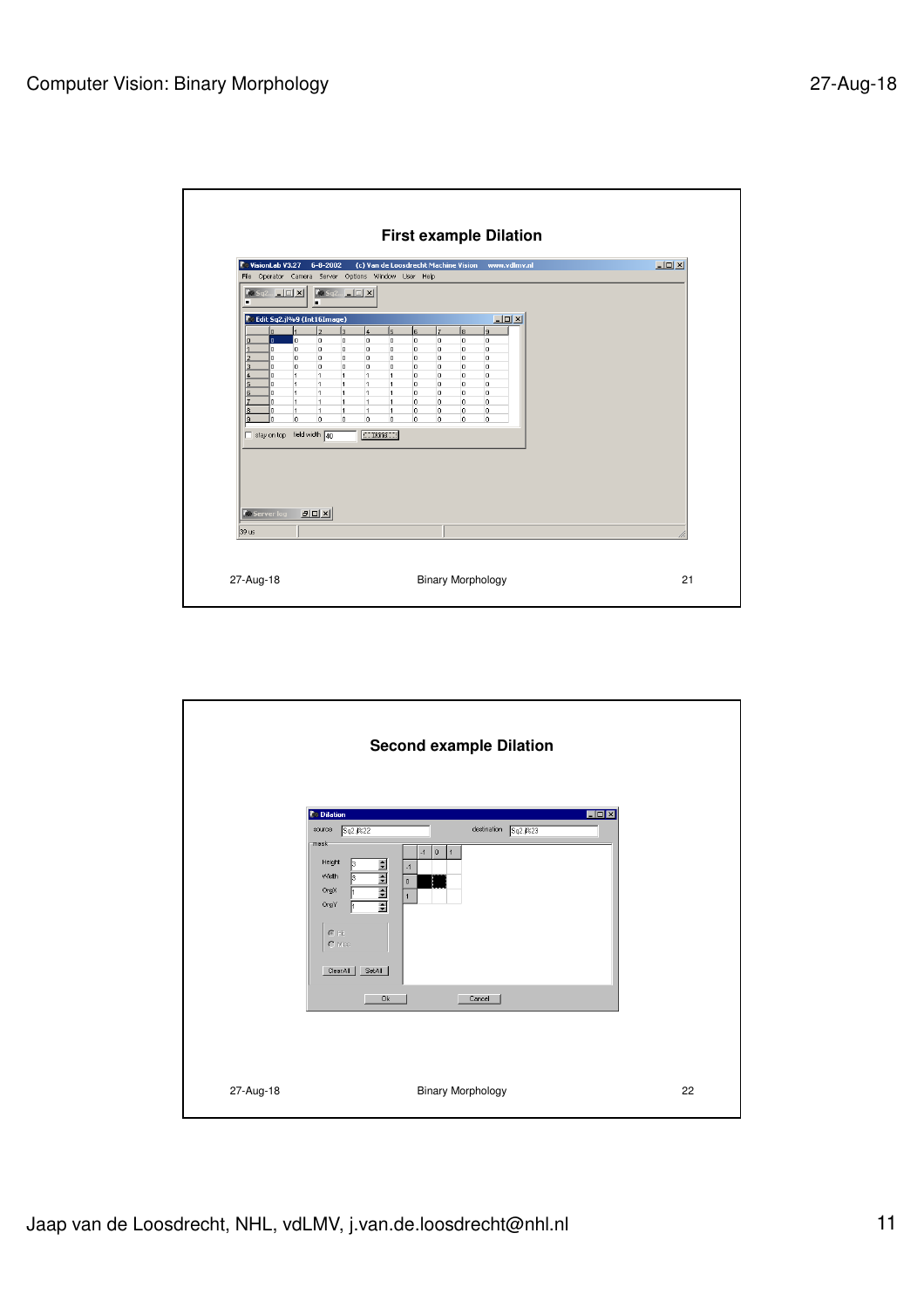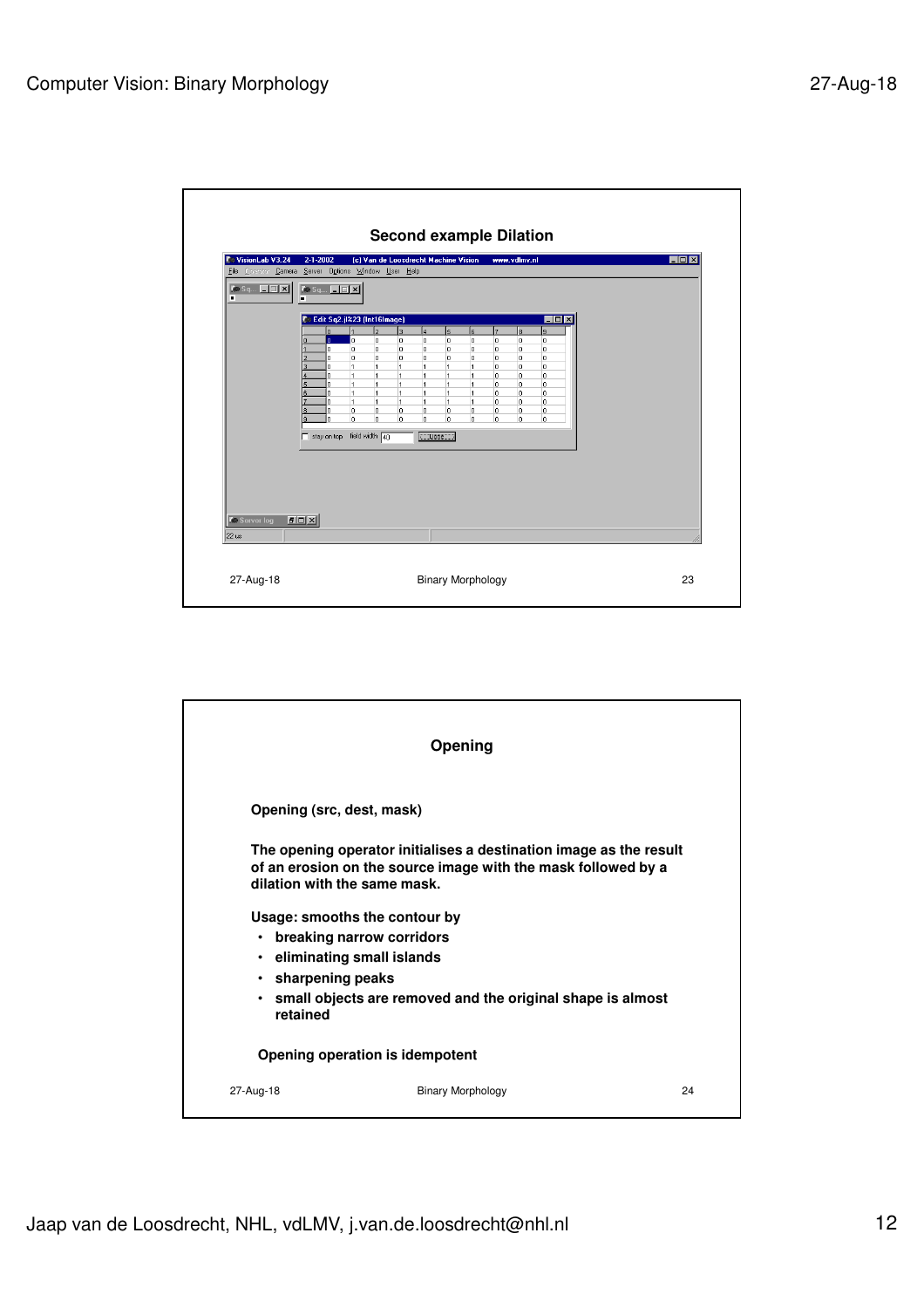

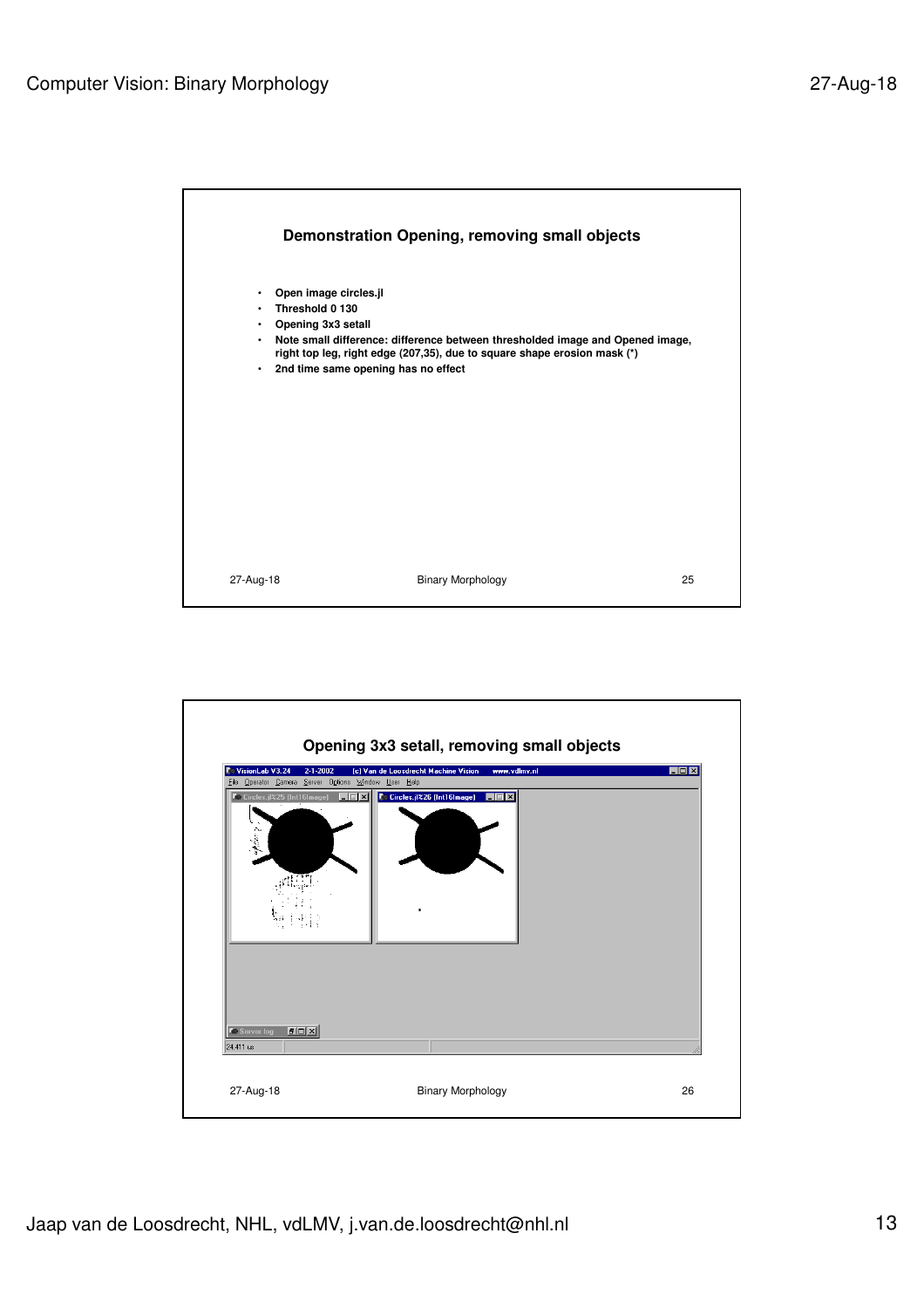

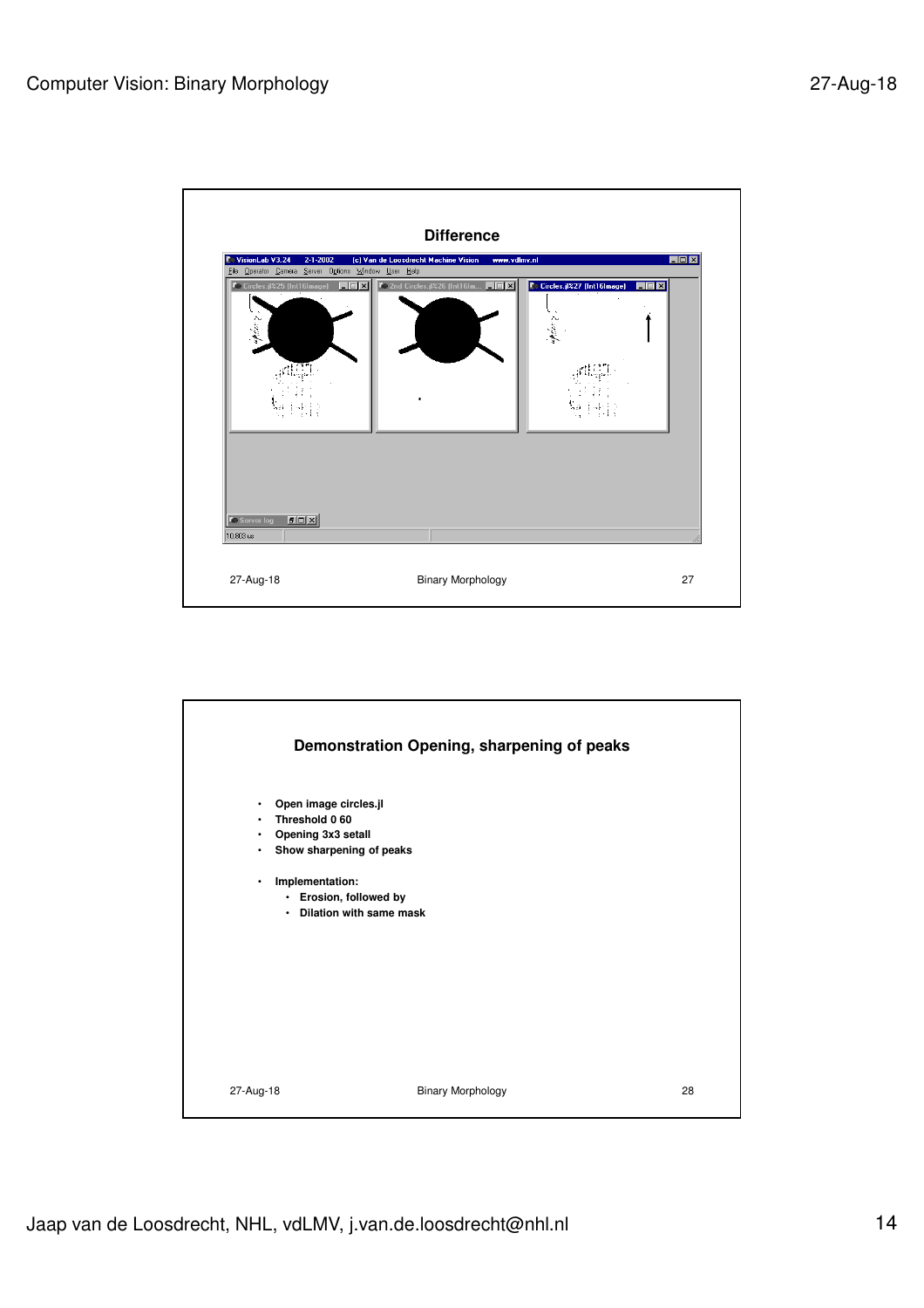

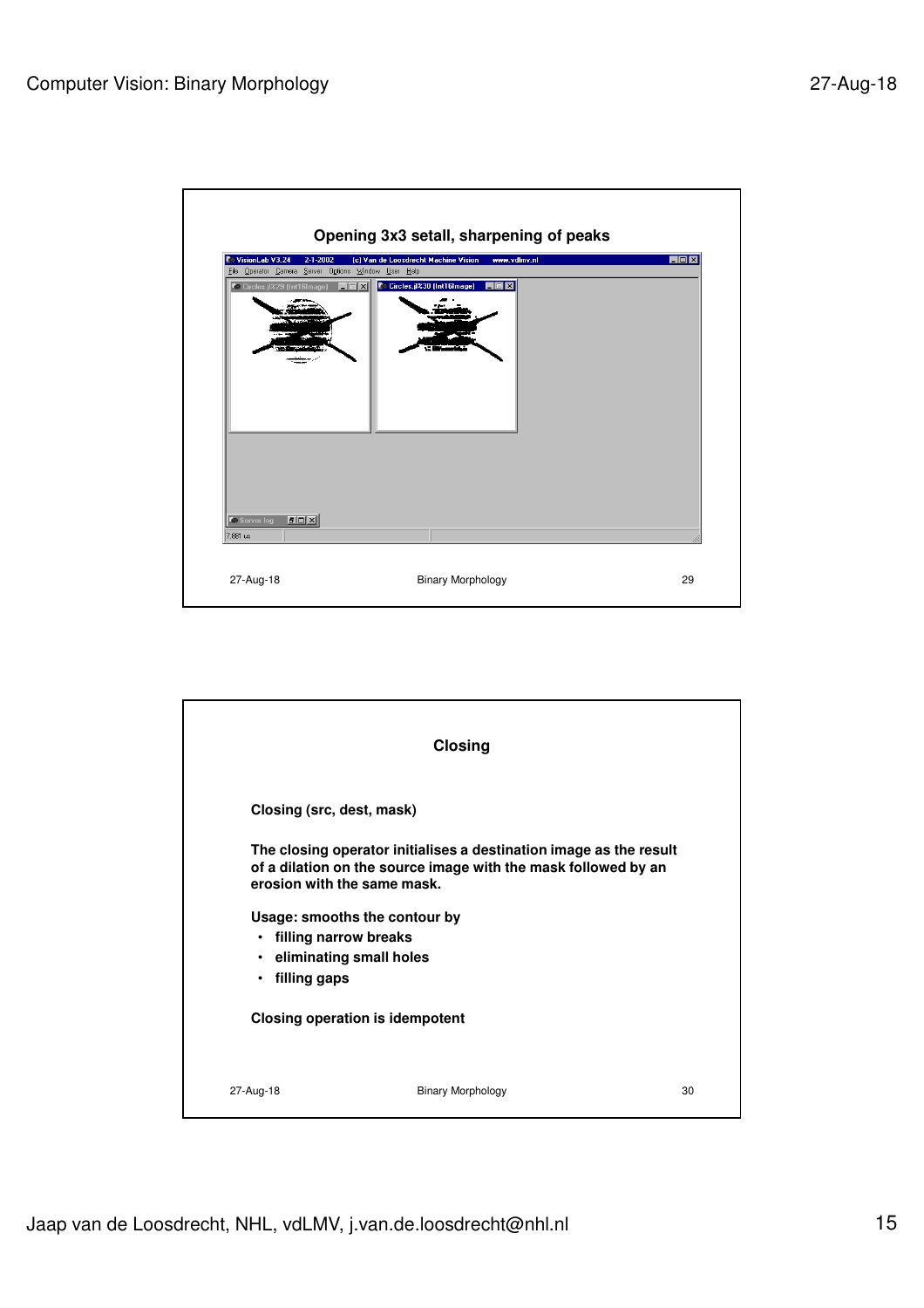

|                                               |                                                                        | Closing 3x3 setall, filling gaps                     |                 |
|-----------------------------------------------|------------------------------------------------------------------------|------------------------------------------------------|-----------------|
| <b>C</b> VisionLab V3.24                      | $2 - 1 - 2002$<br>File Operator Camera Server Options Window User Help | (c) Van de Loosdrecht Machine Vision<br>www.vdlmv.nl | $\Box$ D $\Box$ |
|                                               | <b>C</b> e Circles.jl%32 (Int16Image)<br>$\Box$                        | C Circles.jl%33 (Int16Image)<br>$\square$ $\times$   |                 |
| <b>C</b> Server log<br>10.724 us<br>27-Aug-18 | <b>PDX</b>                                                             | <b>Binary Morphology</b>                             | 32              |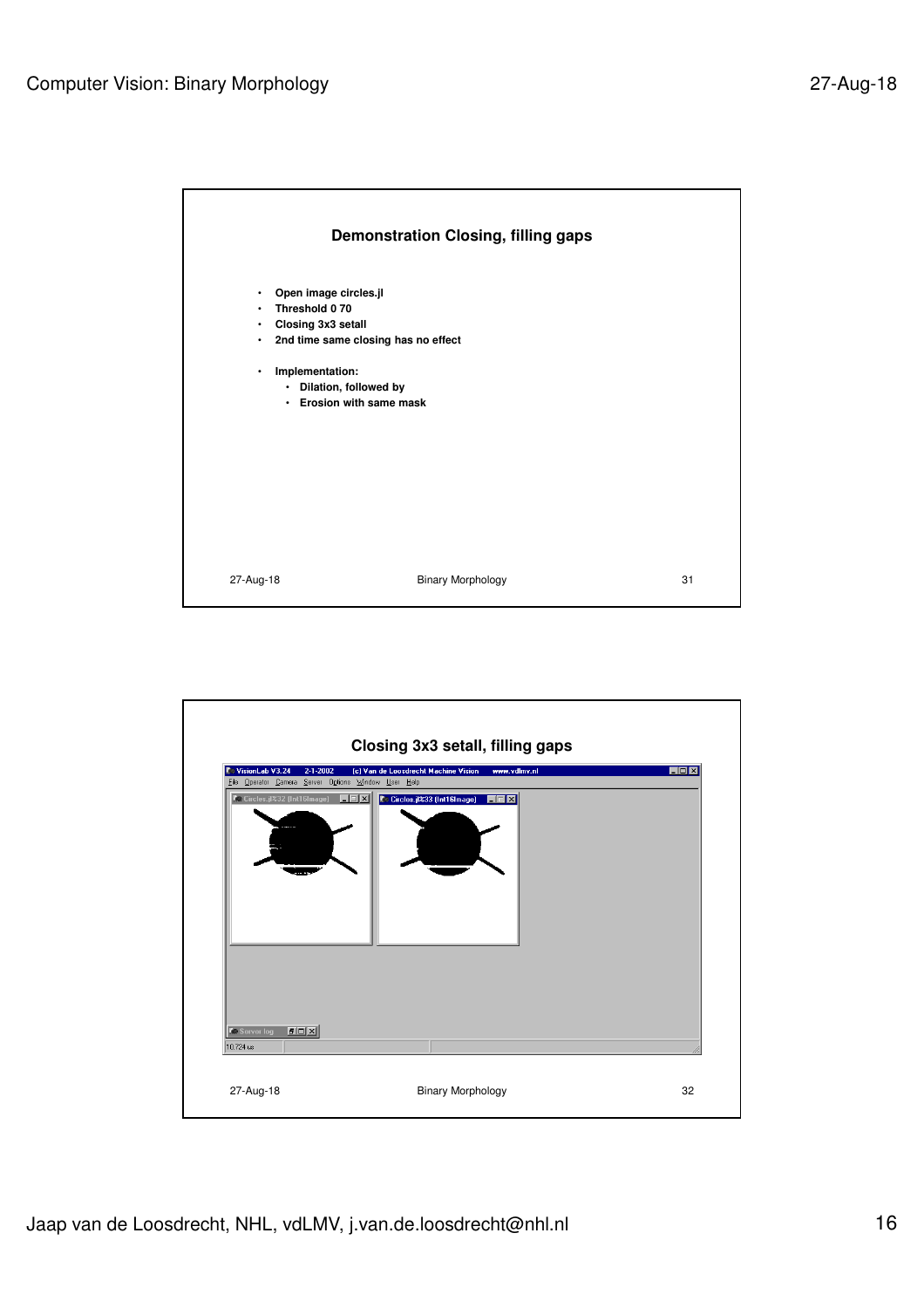

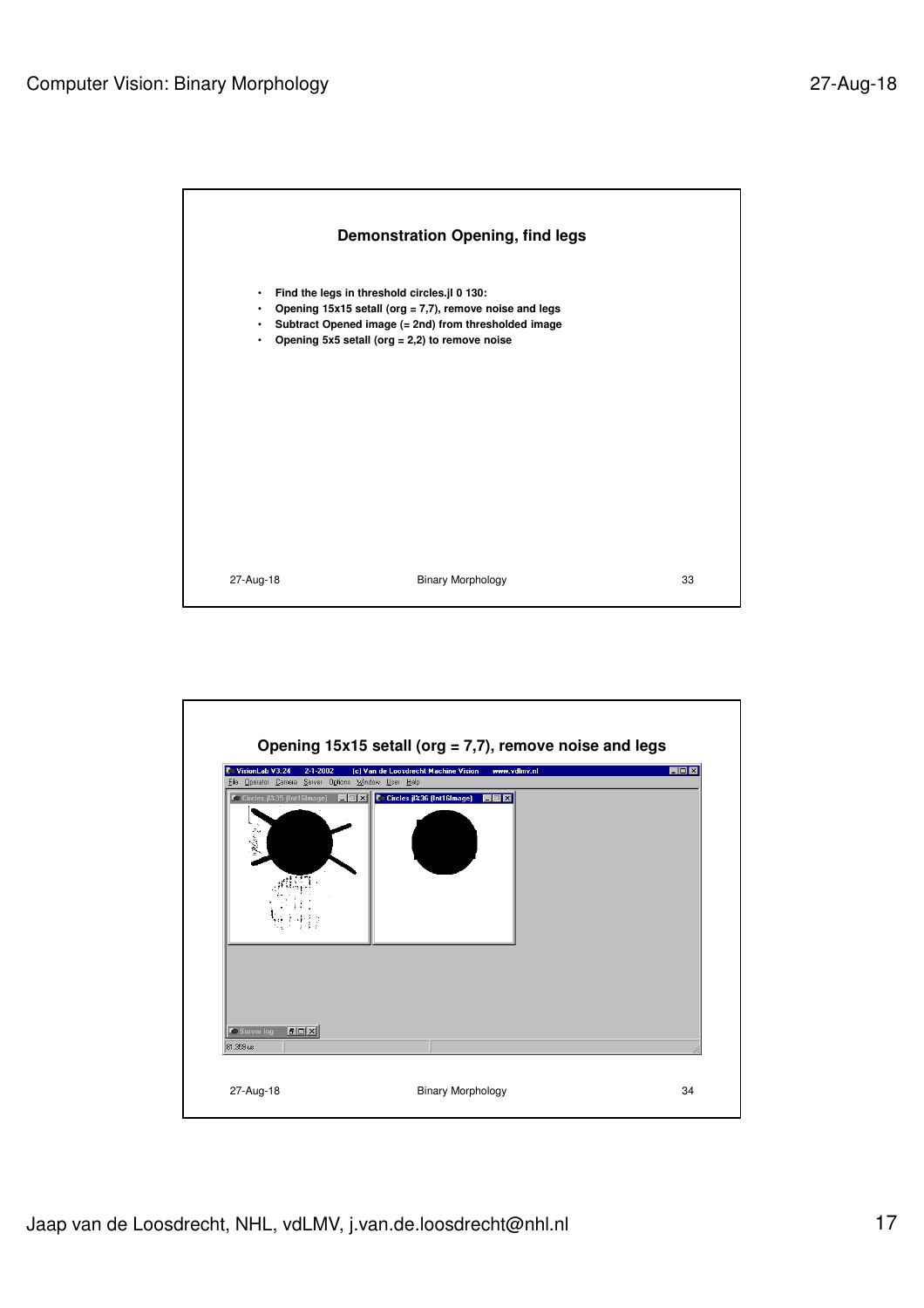

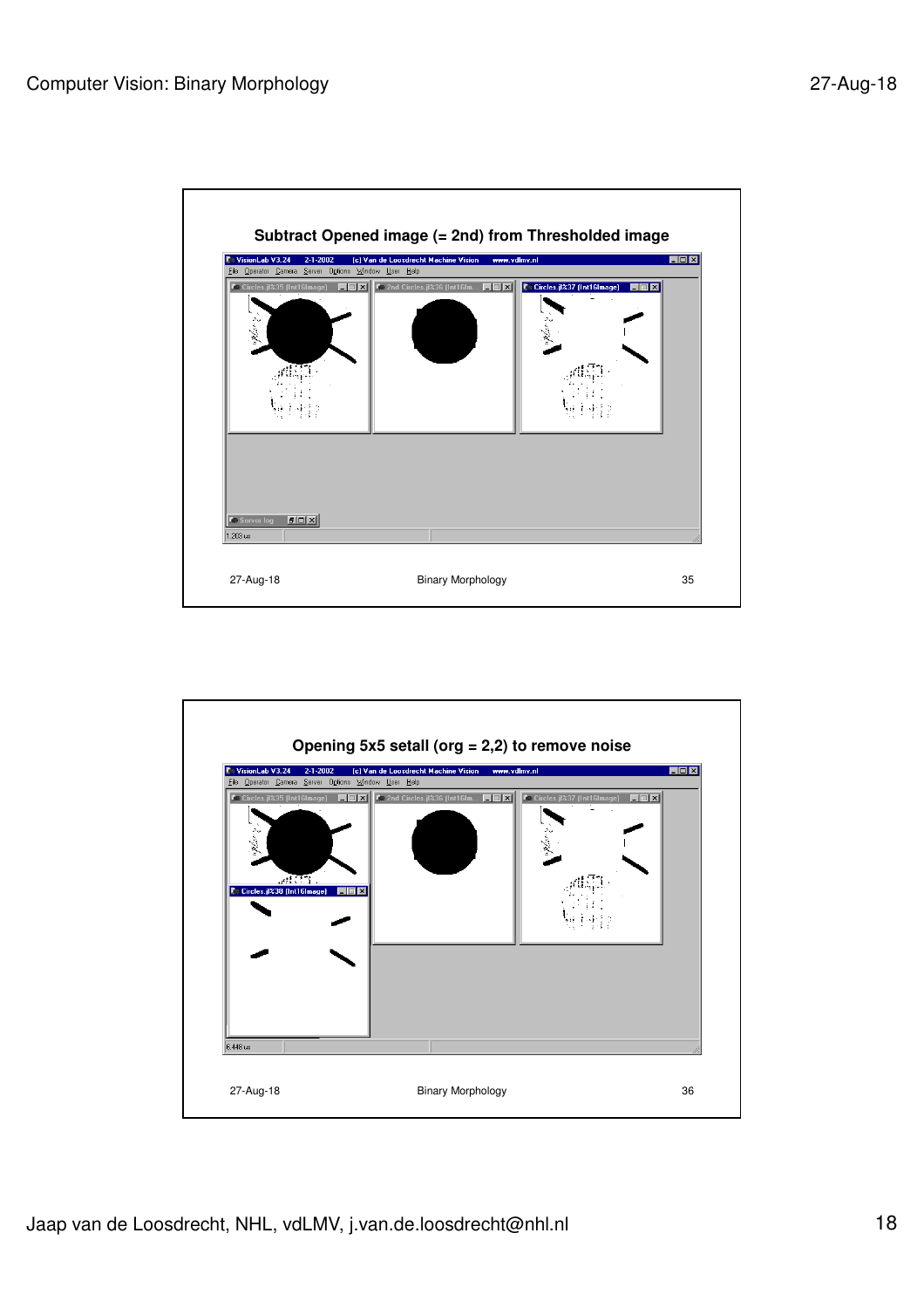

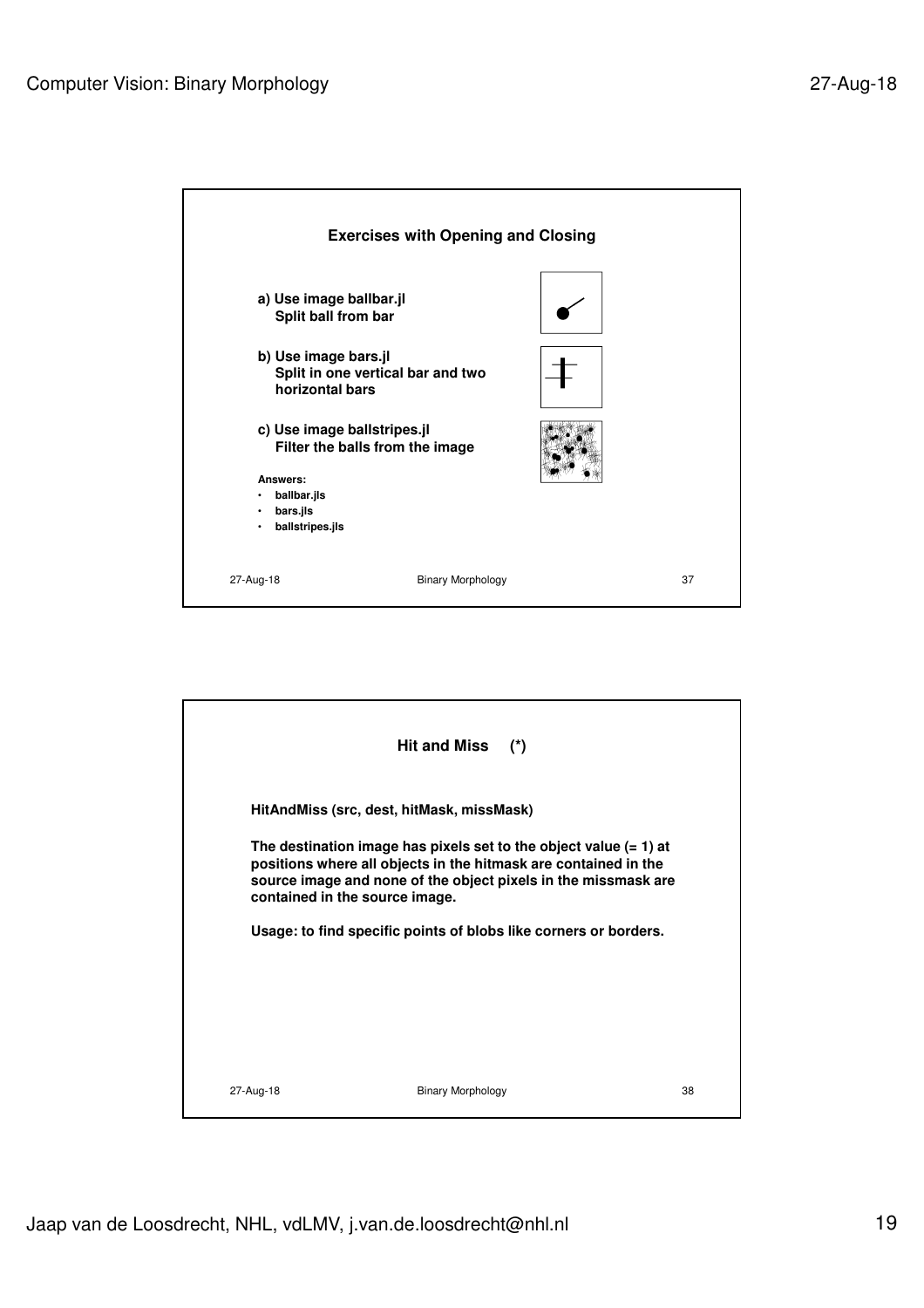

|           | Hit mask (*)                                                                                                                                                                                                                                                                                                                                                  |    |
|-----------|---------------------------------------------------------------------------------------------------------------------------------------------------------------------------------------------------------------------------------------------------------------------------------------------------------------------------------------------------------------|----|
|           | <b>C</b> HitAndMiss<br>$\Box$ D $\Box$<br>destination Sq2.jl%40<br>source<br>Sq2.1%39<br>mask-<br>$-1$<br>$ 0\rangle$<br>1<br>Height<br>$\frac{1}{2}$ $\frac{1}{2}$ $\frac{1}{2}$ $\frac{1}{2}$ $\frac{1}{2}$<br>ß<br>$-1$<br>Width<br>Iз<br>$\mathbf 0$<br>OrgX<br>$\overline{1}$<br>OrgY<br>$\bullet$ Hit<br>$C$ Miss<br>SetAll<br>ClearAll<br>0k<br>Cancel |    |
| 27-Aug-18 | <b>Binary Morphology</b>                                                                                                                                                                                                                                                                                                                                      | 40 |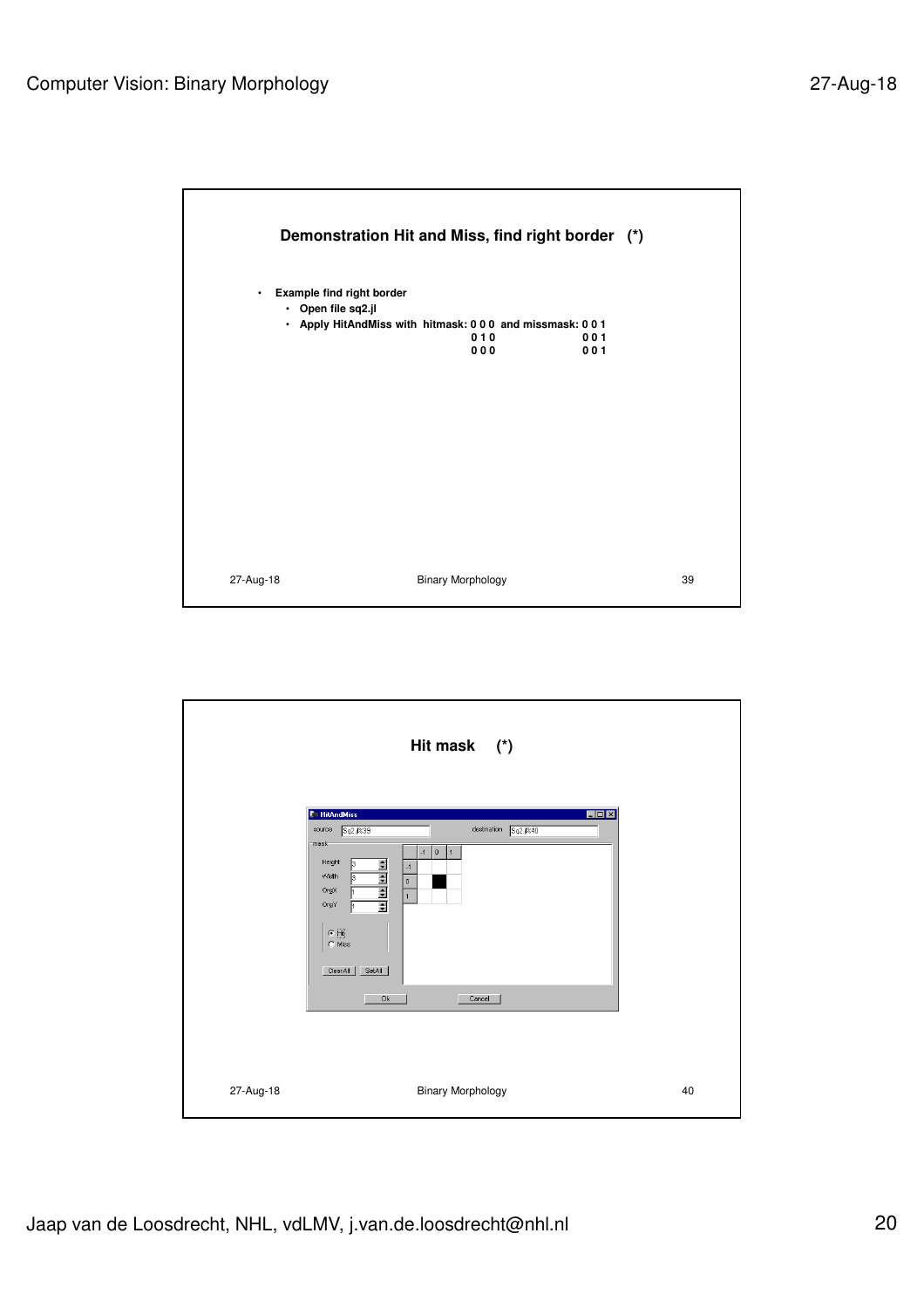|           | Miss mask (*)                                                                                                                                                                                                                                                                                                                                     |    |
|-----------|---------------------------------------------------------------------------------------------------------------------------------------------------------------------------------------------------------------------------------------------------------------------------------------------------------------------------------------------------|----|
|           | <b>C</b> HitAndMiss<br>EOX<br>destination Sq2.jl%40<br>source<br>5q2.1239<br>mask-<br>$-1$<br>0<br>$\mathbf{1}$<br>Height<br>$\frac{1}{2}$ $\frac{1}{2}$ $\frac{1}{2}$ $\frac{1}{2}$ $\frac{1}{2}$<br>lз<br>$-1$<br>Width<br>Б<br>$\mathbf 0$<br>OrgX<br>$\overline{1}$<br>OrgY<br>$C$ Hit<br>$\sigma$ Miss<br>ClearAll<br>SetAll<br>0k<br>Cancel |    |
| 27-Aug-18 | <b>Binary Morphology</b>                                                                                                                                                                                                                                                                                                                          | 41 |

|                                         | VisionLab V3.27<br>$6 - 8 - 2002$<br>File Operator Camera Server Options Window User Help                                                              | (c) Van de Loosdrecht Machine Vision                                                                                                     | www.vdlmv.nl                                               | $\Box$ D $\Box$ |
|-----------------------------------------|--------------------------------------------------------------------------------------------------------------------------------------------------------|------------------------------------------------------------------------------------------------------------------------------------------|------------------------------------------------------------|-----------------|
| Ξ                                       | $\left \cos\left(\cos\left(\frac{\pi}{2}\right)\right)\right $ to $\left \cos\left(\frac{\pi}{2}\right)\right $ x<br>$\mathbf{u}$                      |                                                                                                                                          |                                                            |                 |
| n.<br>n.                                | Edit Sq2.jl%10 (Int16Image)<br>l2<br>lз<br>4<br>$\overline{5}$<br>lo.<br>lo.<br>lo.<br>lo.<br>0                                                        | l6.<br>l7<br>l8.<br>$\overline{0}$<br>o<br>lo.                                                                                           | $  \vert$ $ \vert$ $\times$<br>۱q<br>0                     |                 |
| o<br>n<br>o.<br>a<br>$\Omega$<br>n<br>c | o.<br>o.<br>o<br>0<br>0<br>O.<br>lo.<br>lo.<br>lo.<br>0<br>lo.<br>O.<br>O.<br>0<br>lo.<br>lo.<br>lo.<br>lo.<br>lo.<br>0<br>lo.<br>lo.<br>o.<br>o.<br>0 | o<br>lo.<br>$\circ$<br>lo.<br>$\circ$<br>0<br>o<br>$\circ$<br>$\overline{1}$<br>o<br>lo.<br>$\overline{1}$<br>o<br>lo.<br>$\overline{1}$ | 0<br>0<br>$\overline{0}$<br>$\overline{0}$<br>$\mathbf{0}$ |                 |
| 6<br>n<br>n.<br>n<br>8<br>n<br>o        | lo.<br>lo.<br>lo.<br>0<br>o<br>lo.<br>o.<br>o.<br>o<br>0<br>o.<br>o<br>o<br>0<br>0<br>lo.<br>lo.<br>lo.<br>o.<br>o                                     | o<br>lo.<br>$\overline{1}$<br>lo.<br>0<br>$\overline{1}$<br>0<br>o.<br>0<br>0<br>0<br>o.                                                 | o<br>o.<br>0<br>o                                          |                 |
| stay on top field width 40              | $\square$ Done $\square$                                                                                                                               |                                                                                                                                          |                                                            |                 |
|                                         |                                                                                                                                                        |                                                                                                                                          |                                                            |                 |
| <b>Ze Server log</b>                    | <b>DOX</b>                                                                                                                                             |                                                                                                                                          |                                                            |                 |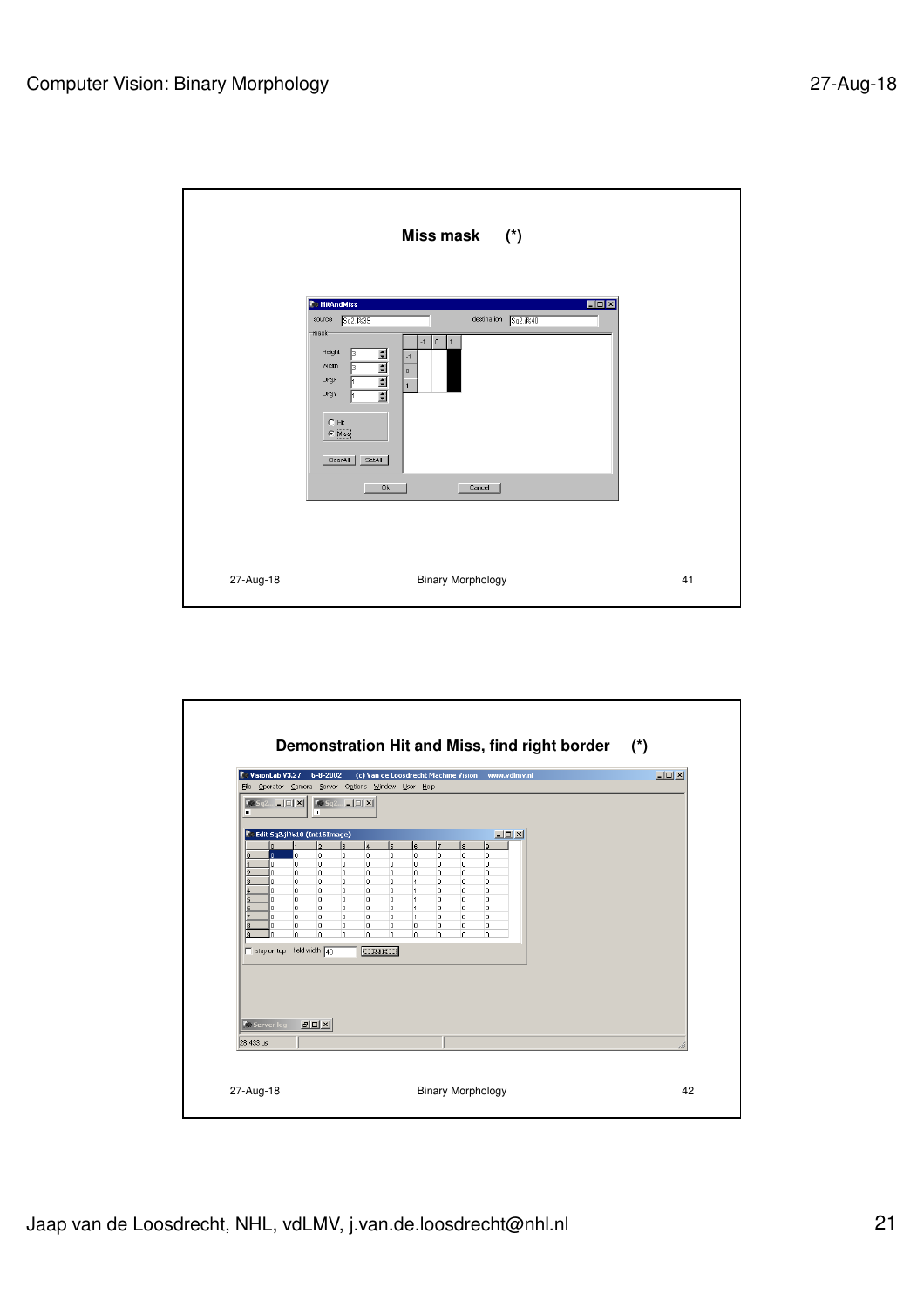

| VisionLab V3.27<br>$\left  \mathbf{X} \bullet \mathbf{S} \mathbf{q} \right $ $\left  \mathbf{I} \right $ $\left  \mathbf{X} \right $ | $6 - 8 - 2002$<br>File Operator Camera Server Options Window User Help<br>$\boxed{\mathbf{C}$ Sq2 $\boxed{\Box}$ $\boxed{\mathbf{X}}$                                                                                                                        | (c) Van de Loosdrecht Machine Vision www.vdlmv.nl<br>$G = 5q2$ $\boxed{1}$ $\boxed{X}$                                                                                                                                                     |                                                                                                                                                            | $\Box$ D $\bm{x}$ |
|--------------------------------------------------------------------------------------------------------------------------------------|--------------------------------------------------------------------------------------------------------------------------------------------------------------------------------------------------------------------------------------------------------------|--------------------------------------------------------------------------------------------------------------------------------------------------------------------------------------------------------------------------------------------|------------------------------------------------------------------------------------------------------------------------------------------------------------|-------------------|
| $\blacksquare$                                                                                                                       | m.                                                                                                                                                                                                                                                           |                                                                                                                                                                                                                                            |                                                                                                                                                            |                   |
| $\overline{0}$<br>$\Omega$<br>ň.<br>n.<br>n.<br>ň.<br>5<br>n.<br>o<br>6<br>7<br>ň.<br>o<br>8<br>9<br>n<br>stay on top field width 40 | $\overline{2}$<br>la.<br>14<br>$\mathbf 0$<br>o<br>o<br>o<br>o<br>o<br>0<br>lo.<br>o<br>o<br>0<br>0<br>0<br>o<br>o<br>ю.<br>lo.<br>0<br>o<br>o<br>o<br>o<br>lo.<br>o<br>o.<br>o<br>o<br>o.<br>o<br>lo.<br>lo.<br>o<br>o.<br>o<br>o<br>o<br>o<br>o.<br>o<br>o | 17<br>5<br>l6<br>0<br>0<br>0<br>0<br>$\overline{0}$<br>o<br>0<br>0<br>0<br>0<br>$\overline{1}$<br>0<br>0<br>o<br>o<br>0<br>o<br>0<br>$\mathbf{0}$<br>o<br>o<br>o<br>$\circ$<br>0<br>o<br>o<br>$\circ$<br>o<br>0<br>o<br>$\Box$ Done $\Box$ | lв<br>lя<br>lo.<br>l0<br>o<br>lo.<br>$\circ$<br>l0<br>lo.<br>lo.<br>$\circ$<br>$\circ$<br>lo.<br>lo.<br>lo.<br>lo.<br>lo.<br>lo.<br>lo.<br>lo.<br>lo.<br>o |                   |
| <b>Co Server log</b><br>88 us                                                                                                        | <sub>FDIX</sub>                                                                                                                                                                                                                                              |                                                                                                                                                                                                                                            |                                                                                                                                                            |                   |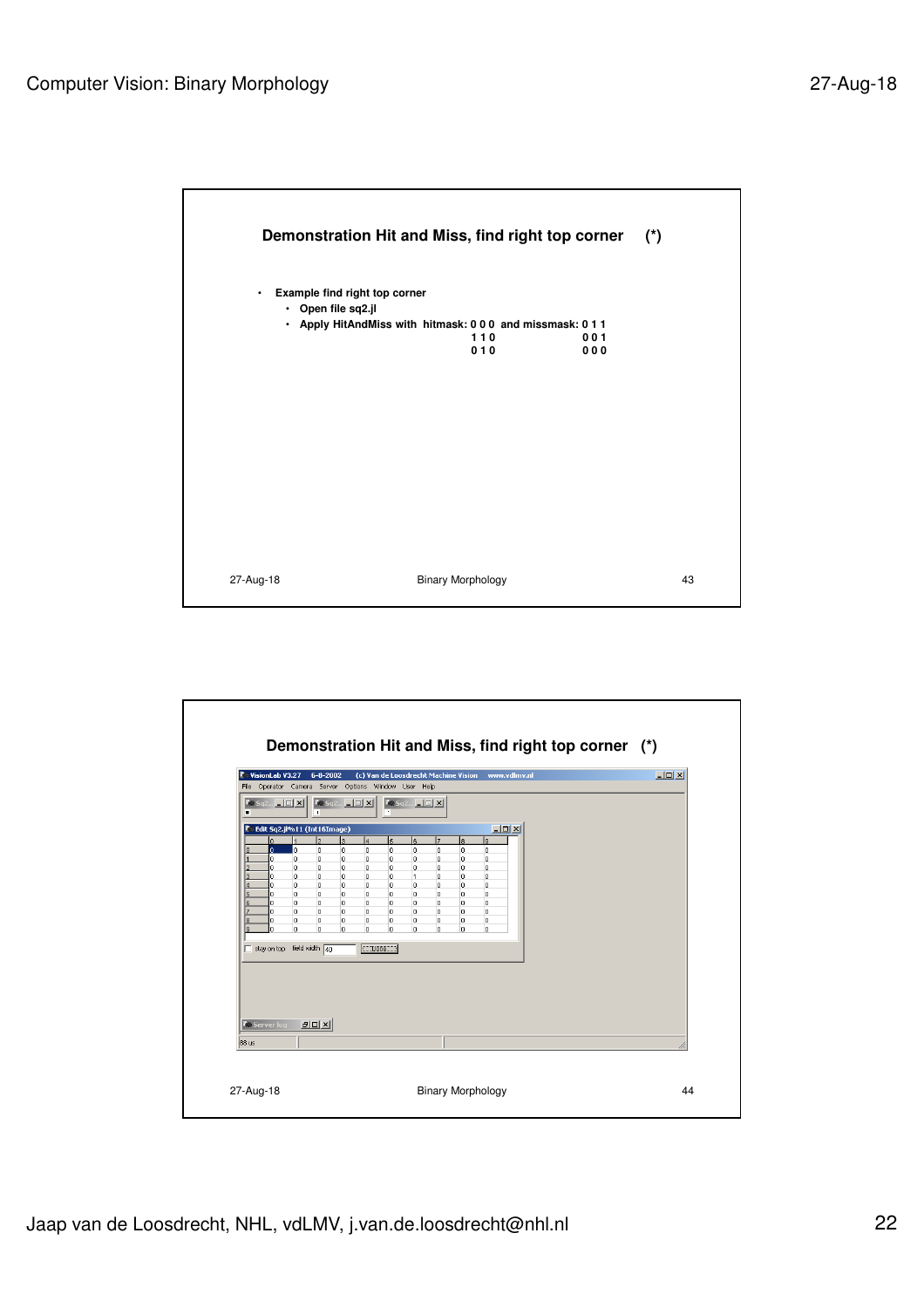|                                                                                                 | Hit and Miss (*)                                                                                      |    |
|-------------------------------------------------------------------------------------------------|-------------------------------------------------------------------------------------------------------|----|
| Algorithm:                                                                                      |                                                                                                       |    |
| $\cdot$ dest = src<br>Not (dest)<br>$\bullet$<br>$\bullet$<br>$\bullet$<br>$\cdot$ dest &= tmp; | Erosion (dest, tmp, missMask) // 'dilate' background<br>Erosion (src, dest, hitMask) // erode objects |    |
| see script hitandmiss.jls                                                                       |                                                                                                       |    |
| 27-Aug-18                                                                                       | <b>Binary Morphology</b>                                                                              | 45 |

| VisionLab V3.24                                                                                                  | $2 - 1 - 2002$<br>(c) Van de Loosdrecht Machine Vision<br>www.ydlmv.nl<br>File Operator Camera Server Options Window User Help                                                                                                                                                                                                                                                                                                                             | <b>HOIX</b> |
|------------------------------------------------------------------------------------------------------------------|------------------------------------------------------------------------------------------------------------------------------------------------------------------------------------------------------------------------------------------------------------------------------------------------------------------------------------------------------------------------------------------------------------------------------------------------------------|-------------|
| $\left  \bullet \right\rangle$ is $\left  \cdot \right $ $\left  \cdot \right $ $\left  \cdot \right $<br>п<br>o | $\blacksquare$ de $\blacksquare$ $\blacksquare$ $\blacksquare$ $\blacksquare$                                                                                                                                                                                                                                                                                                                                                                              |             |
| <b>PDX</b><br><b>C</b> Server log<br>9 us                                                                        | © D:\Jaap\current\vakken\Vision2002\IMAGES\hitandmiss.jls<br>$-1$<br>// script hitandmiss.jls<br>// find right border of image sq2.jl<br>copy %currentimage src<br>copy src dest<br>not dest<br>display dest<br>break<br>// erode specified background pixels<br>erosion dest tmp 3 3 1 1 0 1 1 0 0 1 0 0 0<br>display tmp<br>break<br>// erode specified object pixels<br>erosion src dest 3 3 1 1 0 0 0 1 1 0 0 1 0<br>D.<br>Continue<br>Stop<br>Execute |             |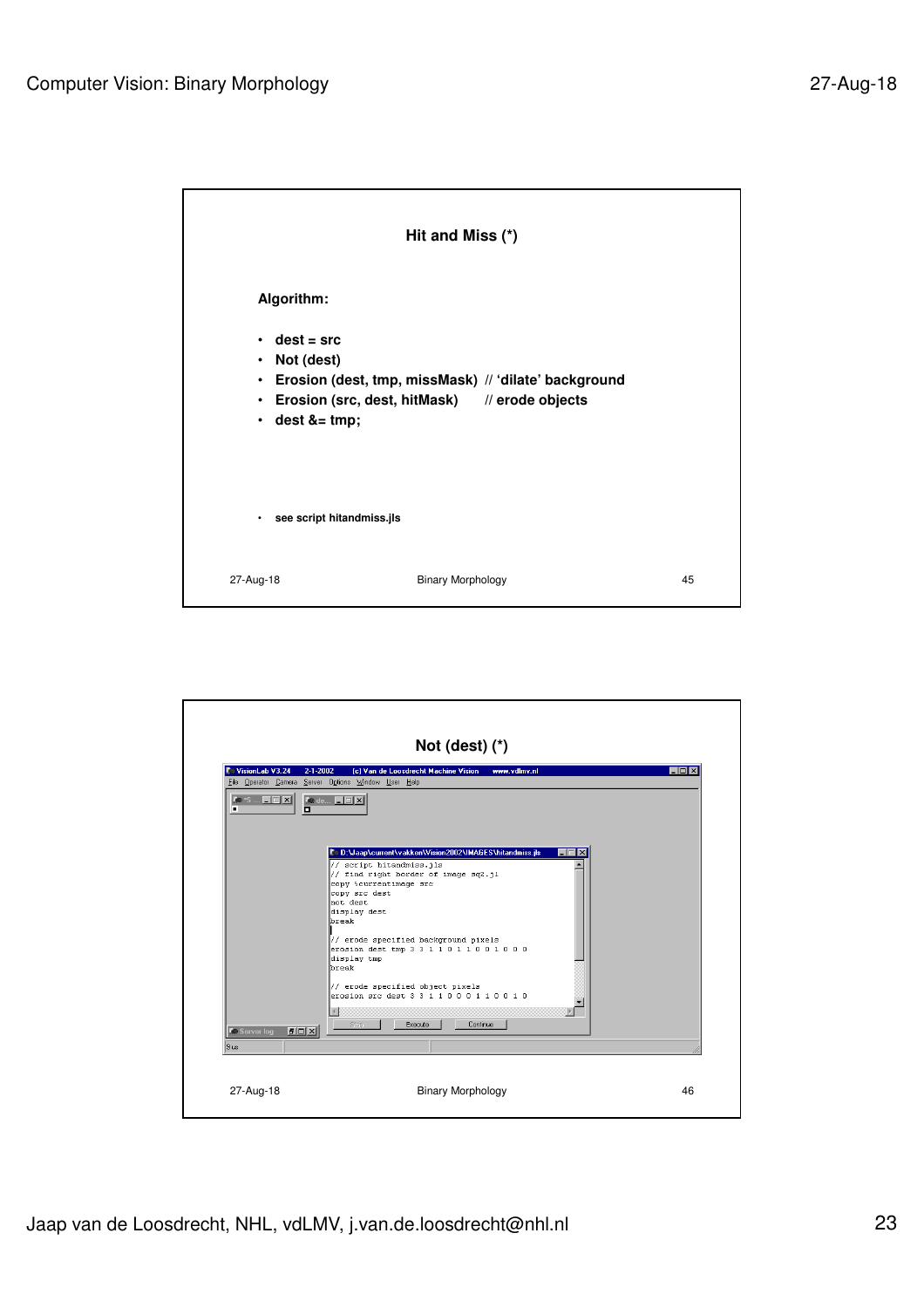|                                                                                                                    | (c) Van de Loosdrecht Machine Vision<br>$2 - 1 - 2002$<br>www.vdlmv.nl<br>File Operator Camera Server Options Window User Help                                                                                                                                                                                                                                                                                                                       | $ \Box$ $\times$ |
|--------------------------------------------------------------------------------------------------------------------|------------------------------------------------------------------------------------------------------------------------------------------------------------------------------------------------------------------------------------------------------------------------------------------------------------------------------------------------------------------------------------------------------------------------------------------------------|------------------|
| $\left  \mathbf{X} \right $ and $\left  \mathbf{X} \right $ and $\left  \mathbf{X} \right $<br>o<br>$\blacksquare$ | <b>To de EDE</b><br><b>Cetm LEX</b><br>٦                                                                                                                                                                                                                                                                                                                                                                                                             |                  |
| $P$ $ D $ $X$<br><b>C</b> Server log<br>$30$ us                                                                    | © D:\Jaap\current\vakken\Vision2002\IMAGES\hitandmiss.jls<br>// script hitandmiss.jls<br>// find right border of image sq2.jl<br>copy %currentimage src<br>copy src dest<br>Inot dest<br>display dest<br>lbreak<br>// erode specified background pixels<br>erosion dest tmp 3 3 1 1 0 1 1 0 0 1 0 0 0<br>display tmp<br>break<br>// erode specified object pixels<br>erosion src dest 3 3 1 1 0 0 0 1 1 0 0 1 0<br>D.<br>Continue<br>Stop<br>Execute |                  |

| VisionLab V3.24                                                                                             | $2 - 1 - 2002$<br>(c) Van de Loosdrecht Machine Vision<br>www.ydlmv.nl<br>File Operator Camera Server Options Window User Help | EOX |
|-------------------------------------------------------------------------------------------------------------|--------------------------------------------------------------------------------------------------------------------------------|-----|
| $\left  \bullet \right\rangle$ is $\left  \cdot \right $ $\left  \cdot \right $ $\left  \cdot \right $<br>п | $\blacksquare$ de $\blacksquare$ $\blacksquare$ $\blacksquare$ $\blacksquare$<br><b>Collinion E E X</b><br>Ŧ<br>╗              |     |
|                                                                                                             | CoD:\Jaap\current\vakken\Vision2002\IMAGES\hitandmiss.jls<br><b>x</b><br>copy src dest<br>Inot dest<br>display dest<br>break   |     |
|                                                                                                             | // erode specified background pixels<br>erosion dest tmp 3 3 1 1 0 1 1 0 0 1 0 0 0<br>display tmp<br>lbreak                    |     |
|                                                                                                             | // erode specified object pixels<br>erosion src dest 3 3 1 1 0 0 0 1 1 0 0 1 0<br>display dest<br>break                        |     |
| <b>DOX</b><br><b>C</b> e Server log                                                                         | $\vert$<br>Continue<br>Stop<br>Execute                                                                                         |     |
| 28 us                                                                                                       |                                                                                                                                |     |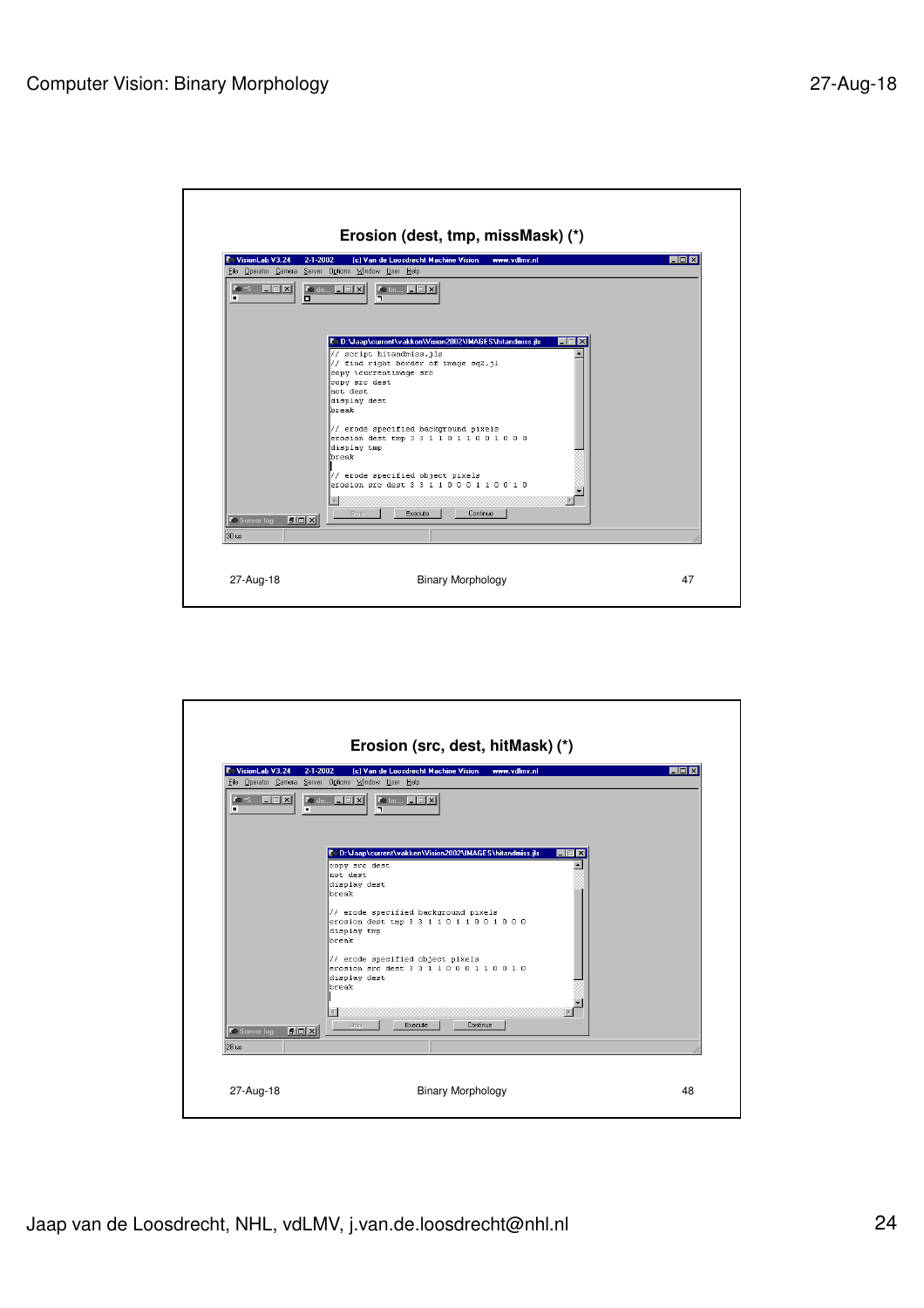| VisionLab V3.24                             | (c) Van de Loosdrecht Machine Vision<br>$2 - 1 - 2002$<br>www.vdlmv.nl<br>File Operator Camera Server Options Window User Help                                                                                                                                                                                                                                    | <b>HOIX</b> |
|---------------------------------------------|-------------------------------------------------------------------------------------------------------------------------------------------------------------------------------------------------------------------------------------------------------------------------------------------------------------------------------------------------------------------|-------------|
| <b>Ke</b> *S <b>FIELX</b><br>п              | $\blacksquare$ de $\blacksquare$ $\blacksquare$ $\blacksquare$ $\blacksquare$<br><b>Ketm EEK</b><br>╗                                                                                                                                                                                                                                                             |             |
| <b>PDX</b><br><b>C</b> e Server log<br>4 us | © D:\Jaap\current\vakken\Vision2002\IMAGES\hitandmiss.jls<br>break<br>// erode specified background pixels<br>erosion dest tmp 3 3 1 1 0 1 1 0 0 1 0 0 0<br>display tmp<br>Inreak<br>// erode specified object pixels<br>erosion src dest 3 3 1 1 0 0 0 1 1 0 0 1 0<br>display dest<br>break<br>and dest tmp<br>display dest<br>D.<br>Stop<br>Continue<br>Execute |             |

|           | <b>Thinning</b><br>$(\star)$                                                                                                                                                                                                                                                                                                                                             |    |
|-----------|--------------------------------------------------------------------------------------------------------------------------------------------------------------------------------------------------------------------------------------------------------------------------------------------------------------------------------------------------------------------------|----|
|           | Thinning (src, dest, hitMask, missMask)                                                                                                                                                                                                                                                                                                                                  |    |
|           | The destination image is the same as the source image but object<br>pixels which are covered by the hitmask and not covered by the<br>missmask are excluded from the destination image.<br>In order to perform meaningful, the origin of the hitmask should<br>be <i>included</i> in the hitmask and the origin of the missmask should<br>be excluded from the missmask. |    |
|           | Usage: at selective points peeling the blobs.                                                                                                                                                                                                                                                                                                                            |    |
|           |                                                                                                                                                                                                                                                                                                                                                                          |    |
| 27-Aug-18 | <b>Binary Morphology</b>                                                                                                                                                                                                                                                                                                                                                 | 50 |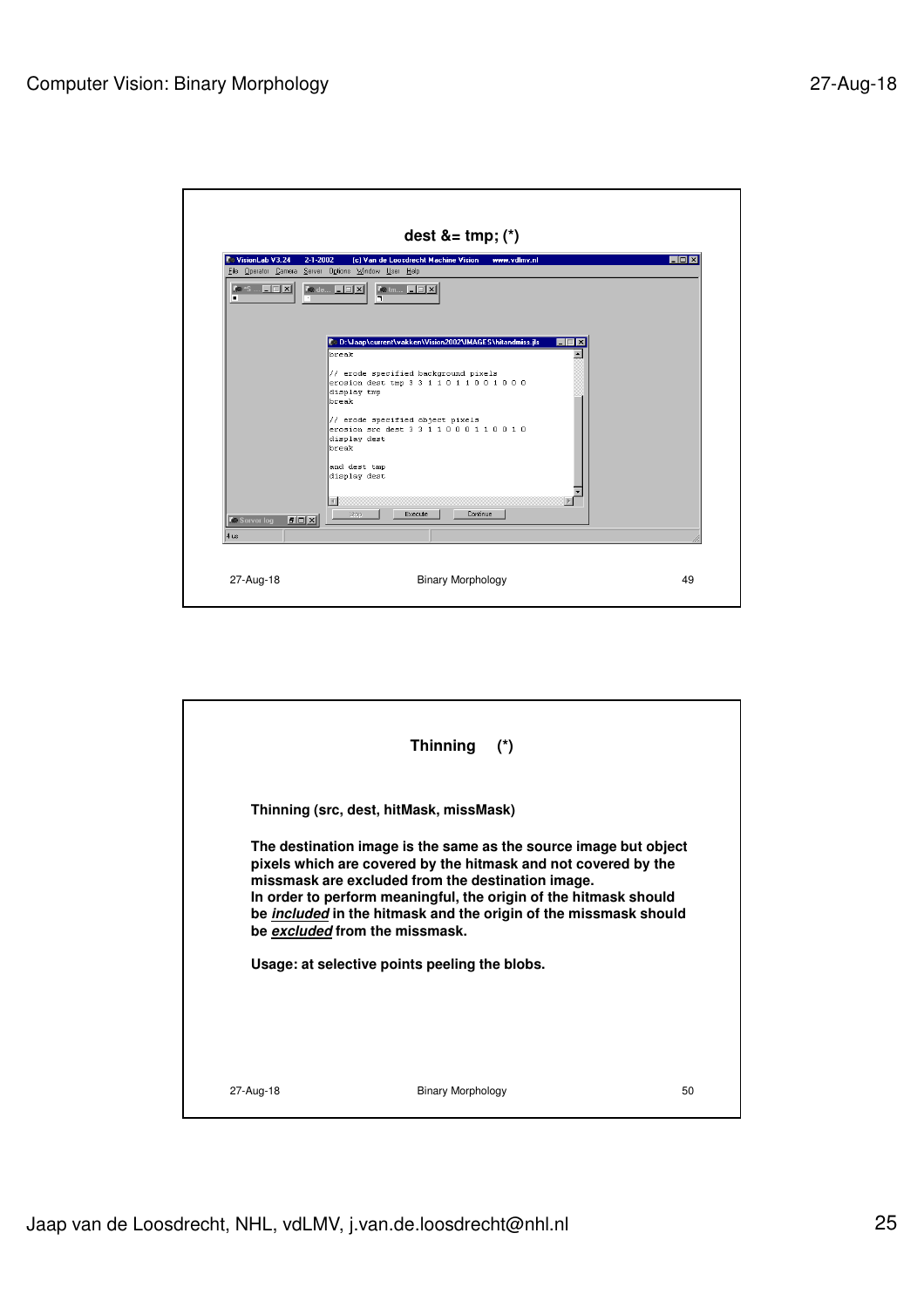

| VisionLab V3.27                                        | $6 - 8 - 2002$<br>File Operator Camera Server Options Window User Help                                                           |                                                         | (c) Van de Loosdrecht Machine Vision www.vdlmv.nl     | $\Box$ D $\Box$ |
|--------------------------------------------------------|----------------------------------------------------------------------------------------------------------------------------------|---------------------------------------------------------|-------------------------------------------------------|-----------------|
| $\log_{10}[E_{\rm H}E_{\rm H}]$<br>п                   | $\bigcirc$ Sq2 $\bigcirc$ $\bigcirc$ $\bigcirc$ $\times$<br>п                                                                    |                                                         |                                                       |                 |
| n.                                                     | <b>Edit Sq2.jl%12 (Int16Image)</b><br>l2.<br>la.<br>$\overline{4}$                                                               | l6.<br>17<br>$\overline{5}$                             | $-10x$<br>lз<br><b>q</b>                              |                 |
| n.<br>ň.                                               | lo.<br>lo.<br>o<br>lo.<br>lo.<br>O<br>0<br>o.                                                                                    | $\overline{0}$<br>0<br>lo.<br>0<br>0<br>$\circ$         | o<br>$\overline{0}$<br>$\mathbf{0}$<br>$\overline{0}$ |                 |
| G<br>n.<br>n.                                          | o.<br>lo.<br>O.<br>o<br>lo.<br>$\overline{1}$<br>$\overline{1}$<br>$\overline{1}$<br>$\overline{1}$<br>o.<br>1<br>$\overline{1}$ | o<br>o<br>$\circ$<br>o<br>$\mathbf{1}$<br>lo.<br>1<br>0 | o<br>0<br>$\overline{0}$<br>o<br>0<br>0               |                 |
| ň<br>n.<br>Ι6                                          | o.<br>$\overline{1}$<br>$\overline{1}$<br>$\overline{1}$<br>0<br>$\vert$ 1<br>$\overline{1}$<br>$\overline{1}$                   | 0<br>1<br>lo.<br>$\circ$<br>0<br>1<br>0                 | $\circ$<br>$\circ$<br>lo.<br>0                        |                 |
| ń.<br>o<br>l8                                          | o<br>$\vert$ 1<br>$\mathbf{1}$<br>11.<br>0<br>o<br>o<br>0                                                                        | $\mathbf{1}$<br>lo.<br>0<br>0<br>l0.<br>0               | 0<br>o<br>o<br>0                                      |                 |
| l٩<br>ň<br>$\Box$ stay on top field width $\boxed{40}$ | o.<br>o<br>$\mathbf{0}$<br>o.                                                                                                    | o<br>$\mathbf{0}$<br>lo.                                | 0<br>o                                                |                 |
|                                                        |                                                                                                                                  |                                                         |                                                       |                 |
|                                                        |                                                                                                                                  |                                                         |                                                       |                 |
|                                                        |                                                                                                                                  |                                                         |                                                       |                 |
| <b>Co Server log</b>                                   | $P$ $ D $ $X$                                                                                                                    |                                                         |                                                       |                 |
| 138 us                                                 |                                                                                                                                  |                                                         |                                                       | n               |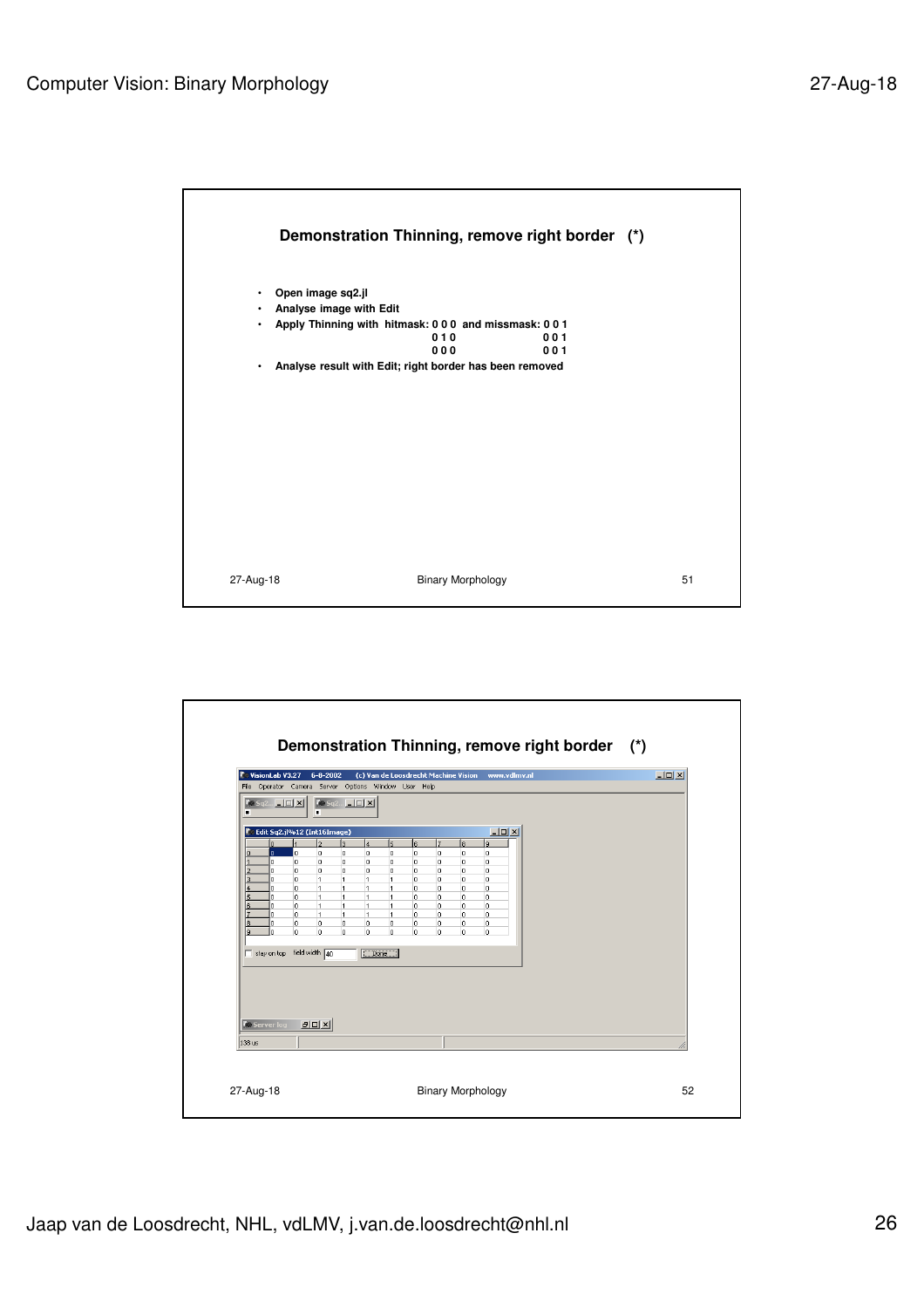

| ٠<br>$-10x$<br>C Edit Sq2.jl%13 (Int16Image)<br>$\overline{2}$<br>$\overline{\mathbf{a}}$<br>$\overline{5}$<br>17<br>l6.<br>l8.<br>۱q<br>$\overline{\bf{4}}$<br>lo.<br>o.<br>o<br>o<br>lo.<br>o<br>o<br>$\overline{0}$<br>lo.                                                                                                                                                                                                                                                                                                                                                                                                                                                                                                                                                                                                    |
|----------------------------------------------------------------------------------------------------------------------------------------------------------------------------------------------------------------------------------------------------------------------------------------------------------------------------------------------------------------------------------------------------------------------------------------------------------------------------------------------------------------------------------------------------------------------------------------------------------------------------------------------------------------------------------------------------------------------------------------------------------------------------------------------------------------------------------|
| O<br>o<br>0<br>o<br>$\circ$<br>$\circ$<br>o.<br>O.<br>0<br>o.<br>O<br>lo.<br>o<br>o<br>lo.<br>0<br>$\circ$<br>$\overline{0}$<br>o.<br>$\mathbf{1}$<br>$\overline{1}$<br>lo.<br>0<br>$\circ$<br>0<br>$\overline{1}$<br>$\overline{1}$<br>lo.<br>$\overline{1}$<br>$\overline{1}$<br>1<br>$\overline{1}$<br>0<br>$\circ$<br>$\overline{0}$<br>$\overline{1}$<br>o.<br>O.<br>o<br>$\overline{1}$<br>11.<br>$\mathbf{1}$<br>$\overline{1}$<br>$\overline{1}$<br>0<br>$\overline{1}$<br>0<br>o.<br>$\circ$<br>0<br>11.<br>$\mathbf{1}$<br>$\overline{1}$<br>$\overline{1}$<br>lo.<br>$\overline{1}$<br>$\overline{1}$<br>$\mathbf{1}$<br>$\overline{1}$<br>0<br>o.<br>o<br>$\overline{1}$<br>lo.<br>o.<br>o.<br>o<br>o<br>o<br>o<br>O<br>0<br>lo.<br>$\mathbf{0}$<br>o<br>0<br>0<br>o<br>o.<br>0<br>lo.<br>stay on top field width 40 |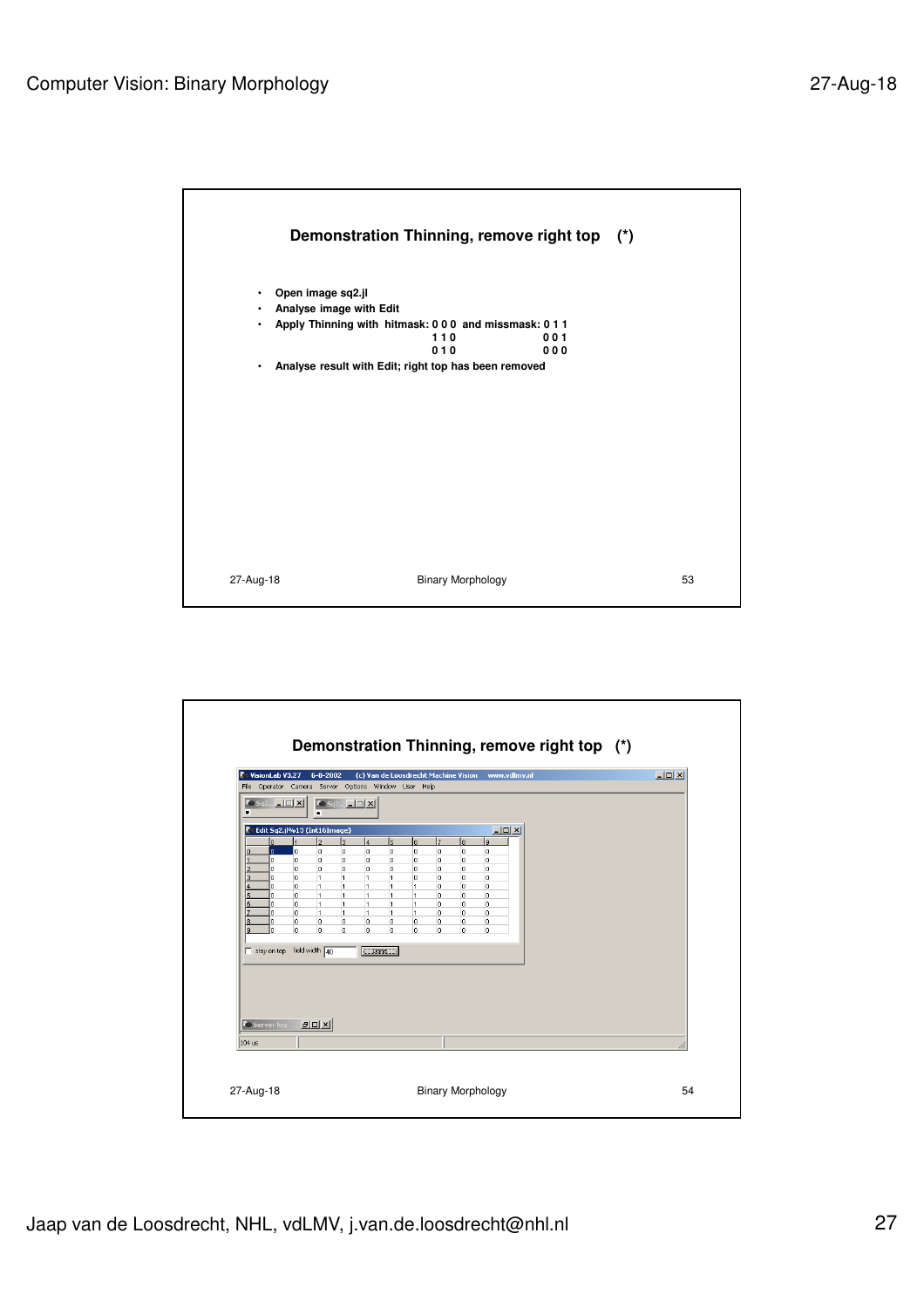|                    | Thinning (*)                                                                        |    |
|--------------------|-------------------------------------------------------------------------------------|----|
| Algorithm:         |                                                                                     |    |
| $\cdot$ dest = src | • HitAndMiss (src, tmp, hitMask, missMask)<br>• dest -= tmp (exor is also possible) |    |
| 27-Aug-18          | <b>Binary Morphology</b>                                                            | 55 |

|           | Thickening                                                                          | $(\star)$                                                                                                                               |    |
|-----------|-------------------------------------------------------------------------------------|-----------------------------------------------------------------------------------------------------------------------------------------|----|
|           | Thickening (src. dest. hitMask. missMask)                                           |                                                                                                                                         |    |
|           | special positions pixels are added.                                                 | The destination image is the same as the source image but at                                                                            |    |
|           | are contained in the source image.                                                  | These positions are where all objects in the hitmask are contained<br>in the source image and none of the object pixels in the missmask |    |
|           | should be <i>included</i> in the missmask.<br>Note: only the origin pixel is added. | In order to perform meaningful, the origin of the hitmask should<br>be excluded from the hitmask and the origin of the missmask         |    |
|           | Usage: add at selective points a layer to the blobs                                 |                                                                                                                                         |    |
| 27-Aug-18 | <b>Binary Morphology</b>                                                            |                                                                                                                                         | 56 |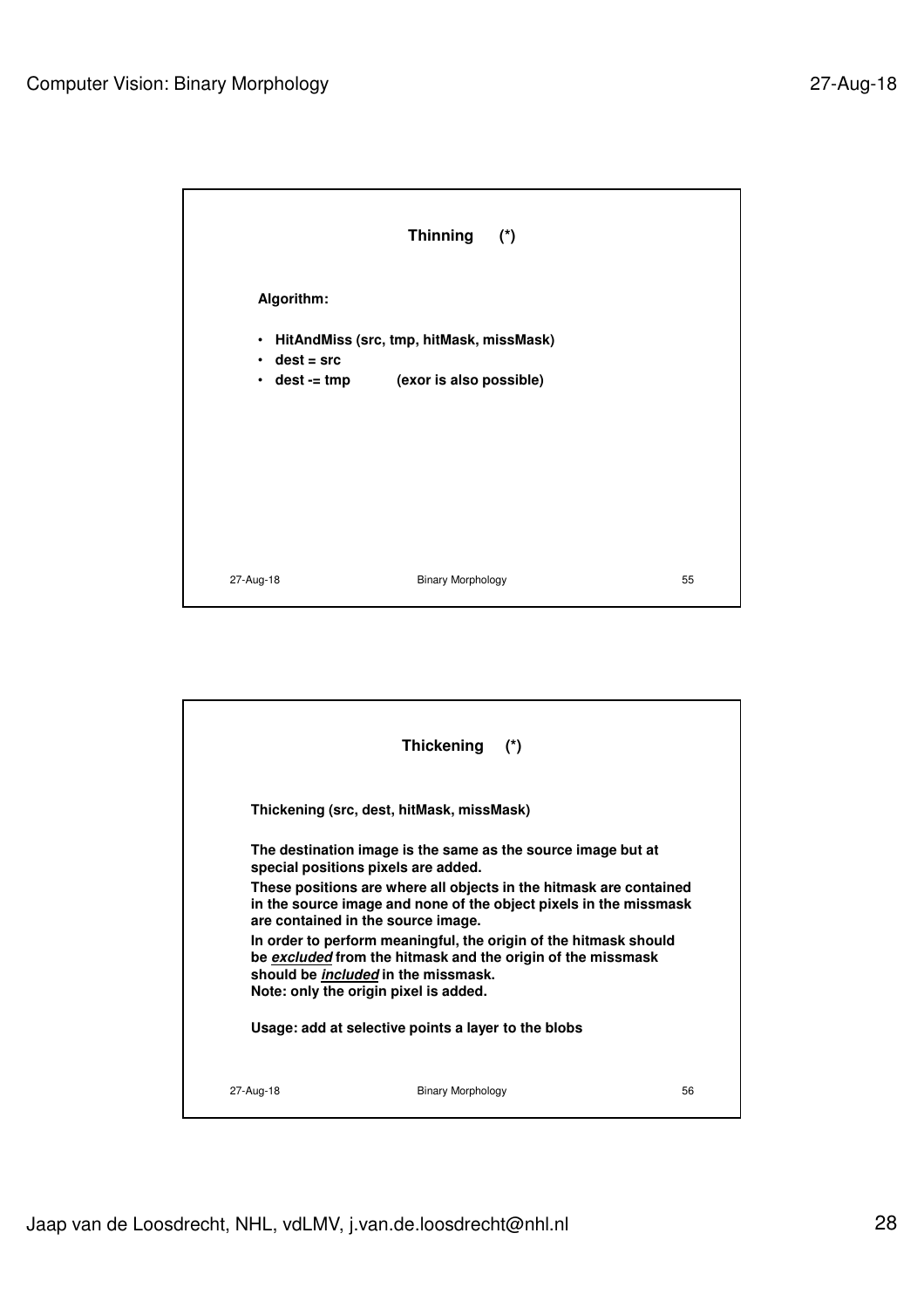

| VisionLab V3.24<br>File Operator Camera Server Options Window User Help | $2 - 1 - 2002$                                                                                                                     |                                                                                                                                                                                                                                                                 | (c) Van de Loosdrecht Machine Vision                                                                                                                                                                                                                                                                                                           | www.vdlmv.nl                                                                                                                                                                                                                                                                                          | FOX                   |
|-------------------------------------------------------------------------|------------------------------------------------------------------------------------------------------------------------------------|-----------------------------------------------------------------------------------------------------------------------------------------------------------------------------------------------------------------------------------------------------------------|------------------------------------------------------------------------------------------------------------------------------------------------------------------------------------------------------------------------------------------------------------------------------------------------------------------------------------------------|-------------------------------------------------------------------------------------------------------------------------------------------------------------------------------------------------------------------------------------------------------------------------------------------------------|-----------------------|
| <b>Ke</b> *S <b> [E] X</b><br>п                                         | $X \circ S q$ $\boxed{\Box} \boxed{X}$<br>$\blacksquare$                                                                           |                                                                                                                                                                                                                                                                 |                                                                                                                                                                                                                                                                                                                                                |                                                                                                                                                                                                                                                                                                       |                       |
|                                                                         |                                                                                                                                    | Edit Sq2.jl%45 (Int16Image)                                                                                                                                                                                                                                     |                                                                                                                                                                                                                                                                                                                                                |                                                                                                                                                                                                                                                                                                       | $\Box$ D $\mathbf{X}$ |
|                                                                         | lo.<br>lo.<br>$\mathbf{0}$<br>o<br>o<br>lo.<br>o<br>o<br>o.<br>0<br>n.<br>lo.<br>n<br>O.<br>'n<br>ĥ<br>o<br>o<br>o<br>o<br>O.<br>o | $\overline{2}$<br><sub>3</sub><br>o<br>o<br>0<br>0<br>0<br>$\overline{1}$<br>$\overline{1}$<br>$\overline{1}$<br>$\overline{1}$<br>$\mathbf{1}$<br>$\overline{1}$<br>$\overline{1}$<br>$\overline{1}$<br>$\mathbf{1}$<br>$\mathbf{1}$<br>1<br>0<br>0<br>o.<br>0 | l4<br>5<br><b>R</b><br>$\mathbf{0}$<br>o<br>$\mathbf{0}$<br>0<br>0<br>0<br>$\overline{1}$<br>1<br>1<br>$\overline{1}$<br>1<br>1<br>$\overline{1}$<br>$\overline{1}$<br>$\overline{1}$<br>1<br>$\overline{1}$<br>$\overline{1}$<br>1<br>$\overline{1}$<br>$\overline{1}$<br>$\overline{1}$<br>$\overline{1}$<br>1<br>0<br>0<br>0<br>0<br>0<br>0 | l8<br>l9.<br>7<br>$\mathbf{0}$<br>o<br>$\overline{0}$<br>0<br>0<br>$\circ$<br>$\overline{1}$<br>$\circ$<br>o<br>O.<br>$\overline{1}$<br>o<br>$\overline{1}$<br>0<br>$\overline{0}$<br>1<br>o<br>$\circ$<br>$\ddot{\phantom{1}}$<br>o<br>lo.<br>o<br>o<br>$\theta$<br>o<br>0<br>0<br>o<br>o<br>$\circ$ |                       |
| <b>C</b> Server log<br>79 us                                            | stay on top field width 40<br><b>PDX</b>                                                                                           |                                                                                                                                                                                                                                                                 | <b>Done</b>                                                                                                                                                                                                                                                                                                                                    |                                                                                                                                                                                                                                                                                                       |                       |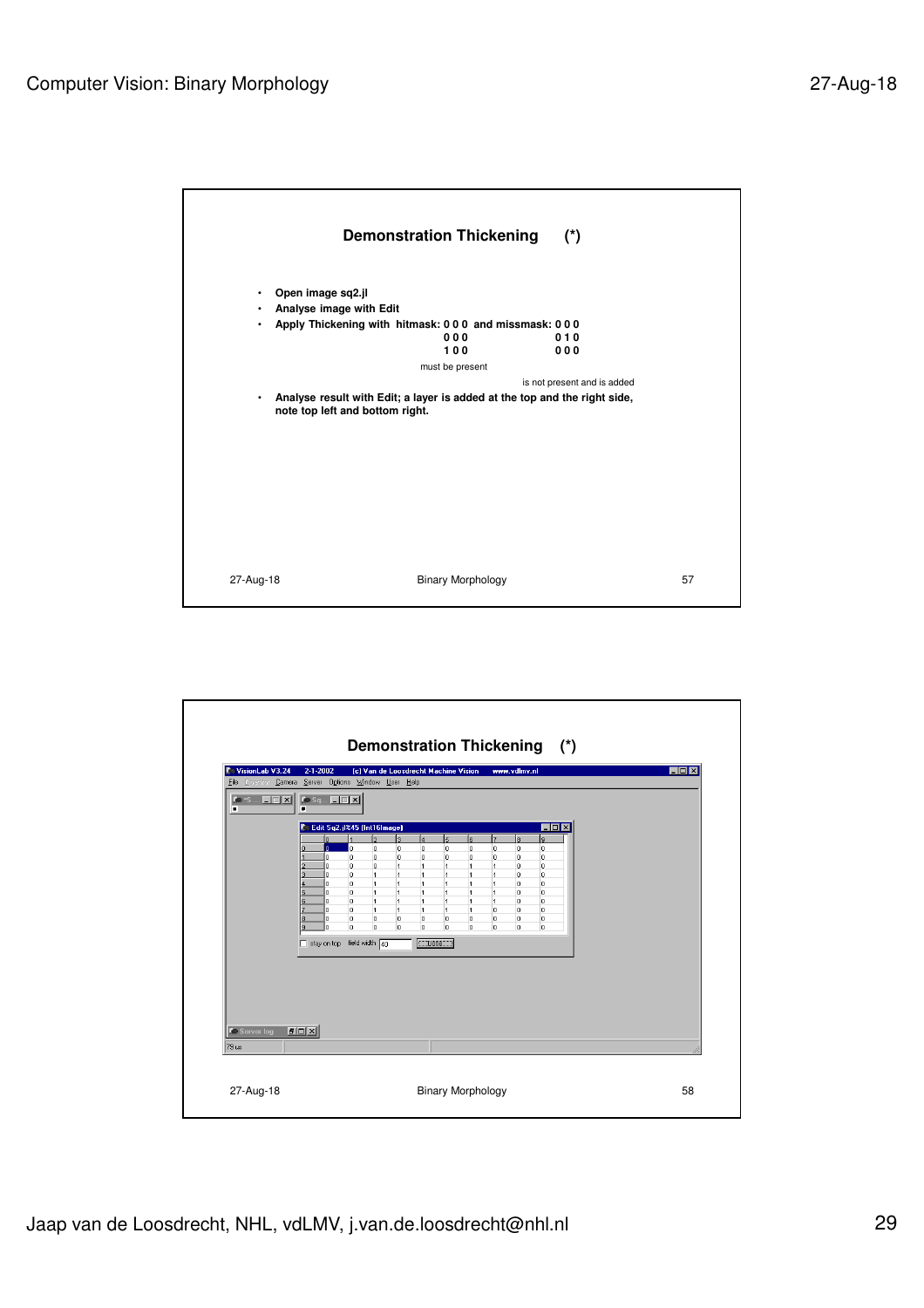|            | Thickening (*)                              |    |
|------------|---------------------------------------------|----|
| Algorithm: |                                             |    |
|            | · HitAndMiss (src, dest, hitMask, missMask) |    |
| $\bullet$  | dest  = src (adding also possible)          |    |
|            |                                             |    |
|            |                                             |    |
|            |                                             |    |
|            |                                             |    |
|            |                                             |    |
|            |                                             |    |
| 27-Aug-18  | <b>Binary Morphology</b>                    | 59 |

|                                                                   | <b>Skeleton</b>                                          |    |
|-------------------------------------------------------------------|----------------------------------------------------------|----|
| Skeleton (sourcelmage, destinationImage)                          |                                                          |    |
| <b>Function:</b>                                                  | • Calculates the skeleton of all blobs in a binary image |    |
| Algorithm:<br>• Iterative Thinning (= "grass burning")            |                                                          |    |
| Usage:<br>• To get the 'basic form' of a blob<br>• Slow operation |                                                          |    |
| 27-Aug-18                                                         | <b>Binary Morphology</b>                                 | 60 |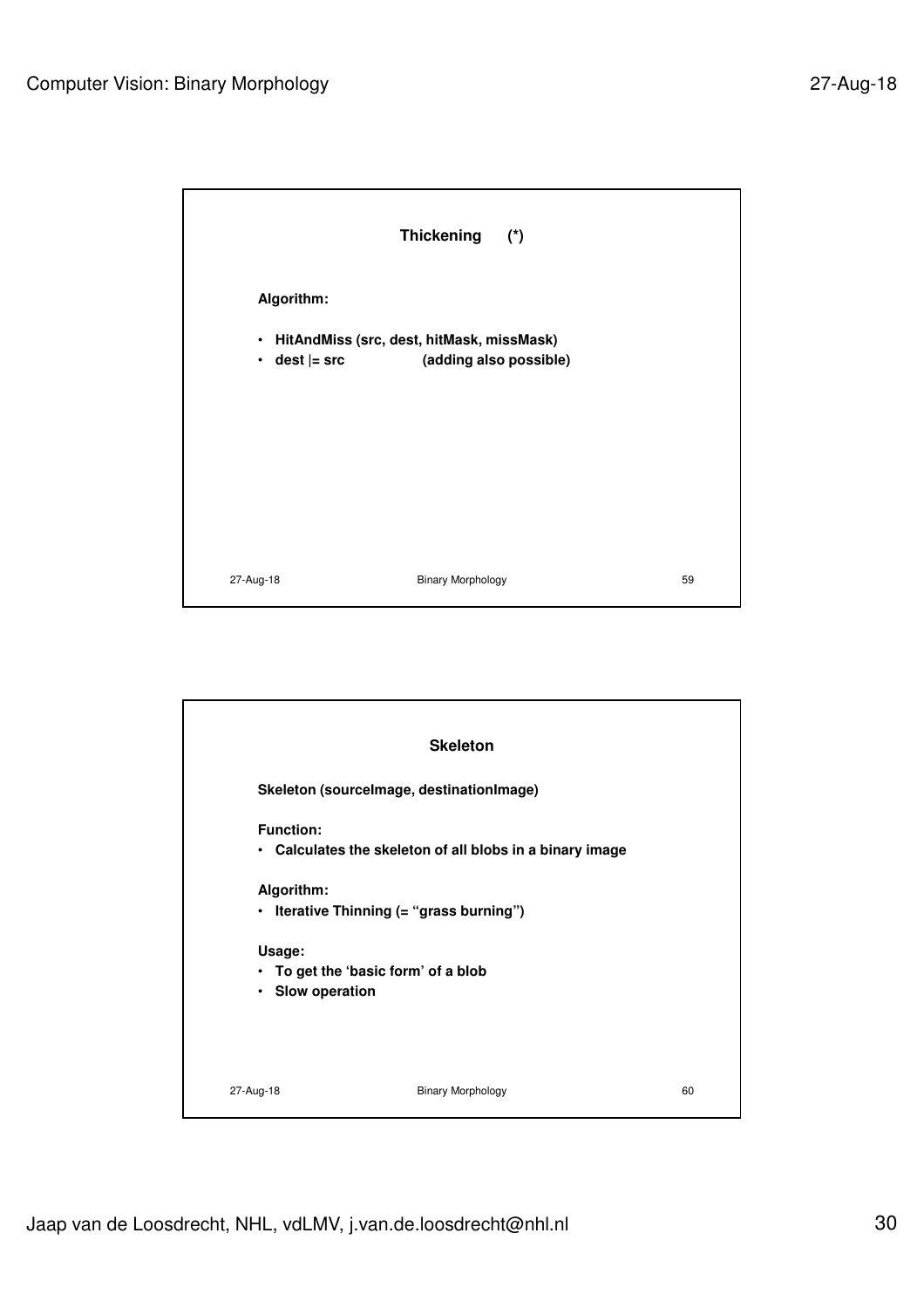

| VisionLab V3.24                     | $2 - 1 - 2002$<br>File Operator Camera Server Options Window User Help                                                                                                                                                                                                                                                                                                                                                                                                                             | (c) Van de Loosdrecht Machine Vision                 |                                | www.vdlmv.nl                                      |                | EOX |
|-------------------------------------|----------------------------------------------------------------------------------------------------------------------------------------------------------------------------------------------------------------------------------------------------------------------------------------------------------------------------------------------------------------------------------------------------------------------------------------------------------------------------------------------------|------------------------------------------------------|--------------------------------|---------------------------------------------------|----------------|-----|
| $X\otimes S$ $\Box$ $\Box$ $X$<br>п | $\overline{\phantom{a}}$ for $S_q$ $\overline{\phantom{a}}$ $\overline{\phantom{a}}$ $\overline{\phantom{a}}$ $\overline{\phantom{a}}$ $\overline{\phantom{a}}$ $\overline{\phantom{a}}$ $\overline{\phantom{a}}$ $\overline{\phantom{a}}$ $\overline{\phantom{a}}$ $\overline{\phantom{a}}$ $\overline{\phantom{a}}$ $\overline{\phantom{a}}$ $\overline{\phantom{a}}$ $\overline{\phantom{a}}$ $\overline{\phantom{a}}$ $\overline{\phantom{a}}$ $\overline{\phantom$<br>$\overline{\mathbf{x}}$ |                                                      |                                |                                                   |                |     |
|                                     | Edit Sq2.jl%46 (Int16Image)                                                                                                                                                                                                                                                                                                                                                                                                                                                                        |                                                      |                                |                                                   | H <sub>2</sub> |     |
|                                     | $\overline{0}$                                                                                                                                                                                                                                                                                                                                                                                                                                                                                     | $\overline{2}$<br>lз<br>14                           | $\overline{\mathbf{5}}$<br>l6. | 17<br>ls.                                         | l9.            |     |
|                                     | I٥<br>n.<br>0<br>ñ                                                                                                                                                                                                                                                                                                                                                                                                                                                                                 | 0<br>o<br>0<br>0<br>0<br>0                           | 0<br>$\circ$<br>0<br>$\circ$   | l0<br>$\overline{0}$<br>$\circ$<br>$\overline{0}$ | l0<br>$\circ$  |     |
|                                     | 0                                                                                                                                                                                                                                                                                                                                                                                                                                                                                                  | 0<br>0<br>0                                          | $\mathbf{0}$<br>$\circ$        | o<br>l0                                           | o              |     |
|                                     | o<br>O.<br>o                                                                                                                                                                                                                                                                                                                                                                                                                                                                                       | $\overline{1}$<br>o<br>0<br>o<br>0<br>1              | o<br>1<br>1<br>0               | lo.<br>$\mathbf 0$<br>$\circ$<br>o                | lo.<br>o       |     |
|                                     | o.<br>U.                                                                                                                                                                                                                                                                                                                                                                                                                                                                                           | o<br>$\overline{1}$<br>$\overline{1}$                | 1<br>0                         | lo.<br>$\overline{0}$                             | o              |     |
|                                     | o.<br>U.<br>'n<br>o.                                                                                                                                                                                                                                                                                                                                                                                                                                                                               | o<br>$\overline{1}$<br>o<br>$\overline{1}$<br>o<br>o | 1<br>o<br>0<br>1               | lo.<br>0<br>lo.<br>o                              | 0<br>o         |     |
|                                     | o.<br>Ū.                                                                                                                                                                                                                                                                                                                                                                                                                                                                                           | o<br>o<br>0                                          | o<br>lo.                       | l0.<br>o                                          | o              |     |
|                                     | o.<br>'n                                                                                                                                                                                                                                                                                                                                                                                                                                                                                           | o<br>o<br>o                                          | o<br>lo.                       | o<br>o                                            | l0.            |     |
|                                     | stay on top field width 40                                                                                                                                                                                                                                                                                                                                                                                                                                                                         | $\Box$ Done                                          |                                |                                                   |                |     |
|                                     |                                                                                                                                                                                                                                                                                                                                                                                                                                                                                                    |                                                      |                                |                                                   |                |     |
|                                     |                                                                                                                                                                                                                                                                                                                                                                                                                                                                                                    |                                                      |                                |                                                   |                |     |
|                                     |                                                                                                                                                                                                                                                                                                                                                                                                                                                                                                    |                                                      |                                |                                                   |                |     |
|                                     |                                                                                                                                                                                                                                                                                                                                                                                                                                                                                                    |                                                      |                                |                                                   |                |     |
|                                     |                                                                                                                                                                                                                                                                                                                                                                                                                                                                                                    |                                                      |                                |                                                   |                |     |
|                                     |                                                                                                                                                                                                                                                                                                                                                                                                                                                                                                    |                                                      |                                |                                                   |                |     |
| <b>Co</b> Server log<br>1.374 us    | <b>FOX</b>                                                                                                                                                                                                                                                                                                                                                                                                                                                                                         |                                                      |                                |                                                   |                |     |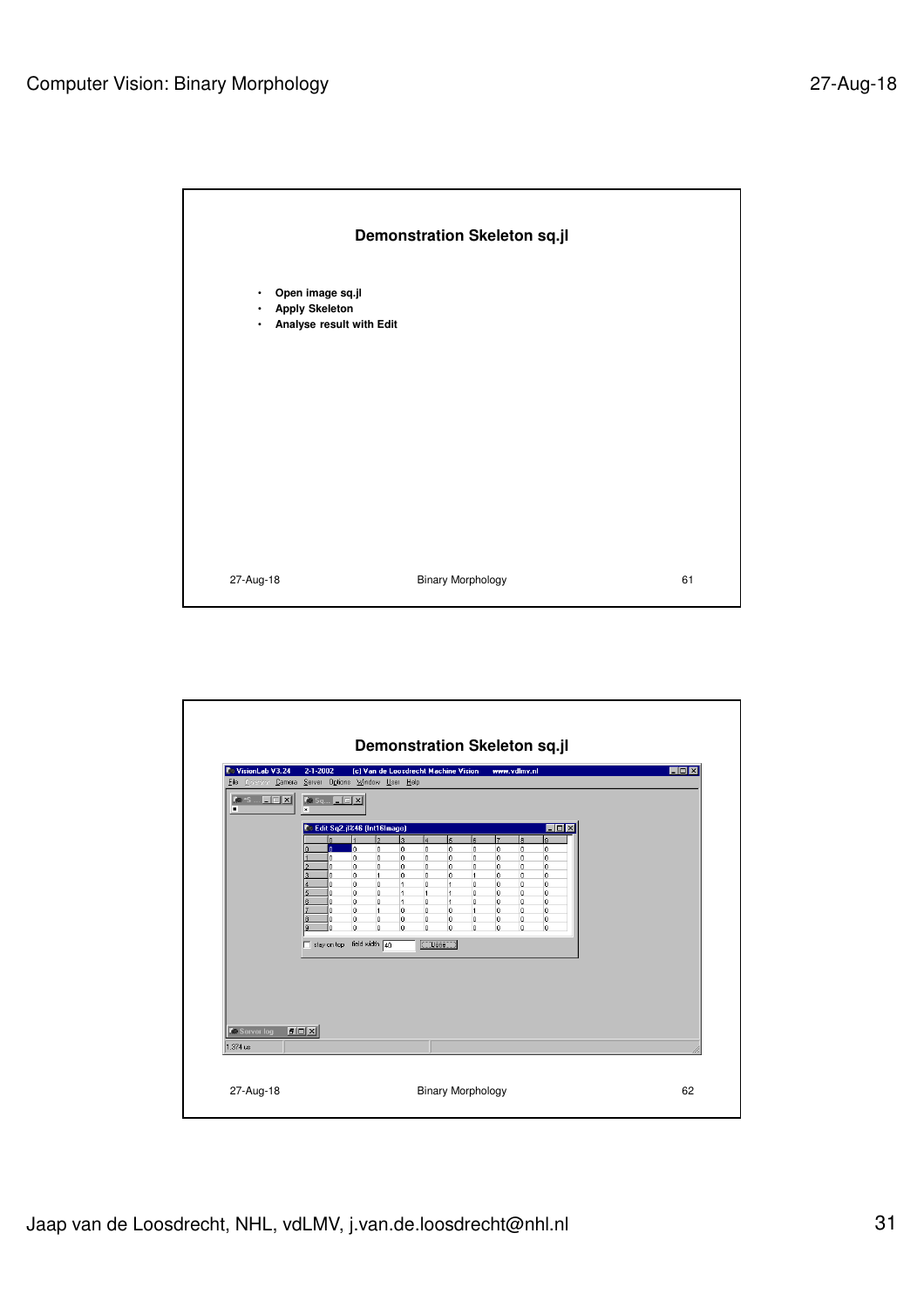

| <b>C</b> VisionLab V3.24      | $2 - 1 - 2002$<br>File Operator Camera Server Options Window User Help |                          |                                    |                          |                              | (c) Van de Loosdrecht Machine Vision |                      | www.vdlmv.nl      |                     |        |                        |                |                                |                      | $\Box$ o $\mathbf{X}$ |
|-------------------------------|------------------------------------------------------------------------|--------------------------|------------------------------------|--------------------------|------------------------------|--------------------------------------|----------------------|-------------------|---------------------|--------|------------------------|----------------|--------------------------------|----------------------|-----------------------|
| <b>Ke A.j., E E E XI</b><br>А | $FA$ , $\Box$ $\Box$<br>А                                              |                          | <b>C</b> Edit A.jl%48 (Int16Image) | a                        | 5                            | l6                                   | l7                   | l8                | <b>q</b>            | 10     | 11                     | 12             |                                |                      | EOX<br>15             |
|                               |                                                                        |                          | o                                  | 0                        | 0                            | 0                                    | o                    | o                 | o                   | o      | o                      | o              | 13<br>o                        | 14<br>lo.            | 0                     |
|                               |                                                                        |                          | 0                                  | o                        | 0                            | 0                                    | 0                    | o                 | o                   | 0      | o                      | o              | o                              | lo.                  | 0                     |
|                               |                                                                        |                          | o<br>o                             | $\mathbf{0}$<br>$\Omega$ | $\mathbf{0}$<br>$\mathbf{0}$ | 0<br>$\overline{0}$                  | 0<br>$\Omega$        | o<br>$\mathbf{0}$ | o<br>1              | o<br>o | o<br>o                 | o<br>o         | $\mathbf{0}$<br>$\Omega$       | ۱o<br>$\overline{0}$ | 0<br>0                |
|                               |                                                                        |                          | o                                  | $\Omega$                 | $\mathbf{0}$                 | $\Omega$                             | $\Omega$             | 0                 | $\vert$ 1           | 0      | o                      | o.             | o                              | lo.                  | $\overline{0}$        |
|                               |                                                                        |                          | Ō                                  | 0                        | 0                            | $\mathbf{0}$                         | $\overline{0}$       | $\mathbf{0}$      | $\overline{1}$      | 1      | O.                     | o              | o                              | lo.                  | 0                     |
|                               |                                                                        |                          | o                                  | o                        | 0                            | $\mathbf{0}$                         | 0                    | 1                 | $\overline{0}$      | o      | $\vert$ 1              | o              | o                              | lo.                  | $\overline{0}$        |
|                               |                                                                        |                          | 0<br>o                             | 0<br>0                   | 0<br>0                       | $\circ$<br>$\circ$                   | 1<br>$\overline{1}$  | o<br>o            | o<br>$\overline{0}$ | o<br>o | $\vert$ 1<br>$\vert$ 1 | o<br>o         | o<br>o                         | lo.<br>lo.           | 0<br>$\overline{0}$   |
|                               |                                                                        | я                        | o                                  | 0                        | 0                            | $\circ$                              | $\overline{1}$       | o                 | o                   | o      | o                      | $\overline{1}$ | o                              | lo.                  | $\overline{0}$        |
|                               |                                                                        | 10                       | o.                                 | o                        | o.                           | o                                    | 1                    | o                 | o                   | o      | o                      | $\overline{1}$ | o                              | lo.                  | o                     |
|                               |                                                                        | 11                       | o                                  | lo.                      | o.                           | o                                    | 1                    | 1                 | 1                   | 1      | 1                      | 1              | $\circ$                        | lo.                  | 0                     |
|                               |                                                                        | 12<br>13                 | o<br>o                             | 0<br>0                   | o.<br>$\mathbf{1}$           | 1<br>o                               | $\theta$<br>$\theta$ | o<br>o            | o<br>o              | o<br>o | o<br>l0.               | o<br>o         | $\mathbf{1}$<br>$\overline{1}$ | lo.<br>lo.           | 0<br>0                |
|                               |                                                                        | 14                       | o                                  | 0                        | 1                            | o                                    | $\theta$             | o                 | o                   | l0.    | lo.                    | o              | $\mathbf{0}$                   | h                    | 0                     |
|                               |                                                                        | 15                       | o                                  | 0                        | 1                            | o                                    | 0                    | 0                 | o                   | 0      | 0                      | o              | $\mathbf{0}$                   | $\overline{1}$       | 0                     |
|                               |                                                                        | 16                       | o<br>o                             | 1<br>$\mathbf{0}$        | o.                           | 1                                    | 0                    | 0<br>o            | o<br>o              | o      | 0                      | o<br>o         | 0<br>o                         | lo.<br>lo.           | $\mathbf{1}$          |
|                               |                                                                        | 17<br>18                 | l٥                                 | 0                        | 0<br>0                       | o<br>o                               | o<br>o               | 0                 | 0                   | o<br>0 | o<br>o                 | 0              | $\overline{0}$                 | o                    | 0<br>0                |
|                               |                                                                        | 19                       | 'n                                 | o                        | 0                            | o                                    | $\overline{0}$       | $\mathbf{0}$      | o                   | o      | o                      | o              | $\overline{0}$                 | o                    | 0                     |
|                               |                                                                        | $\overline{\phantom{a}}$ |                                    |                          |                              |                                      | п                    |                   |                     |        |                        |                |                                |                      | $\blacktriangleright$ |
|                               |                                                                        |                          | stay on top field width 40         |                          |                              |                                      |                      | Done              |                     |        |                        |                |                                |                      |                       |
| <b>C</b> e Server log         | <b>DDX</b>                                                             |                          |                                    |                          |                              |                                      |                      |                   |                     |        |                        |                |                                |                      |                       |
|                               |                                                                        |                          |                                    |                          |                              |                                      |                      |                   |                     |        |                        |                |                                |                      |                       |
| 2.744 us                      |                                                                        |                          |                                    |                          |                              |                                      |                      |                   |                     |        |                        |                |                                |                      |                       |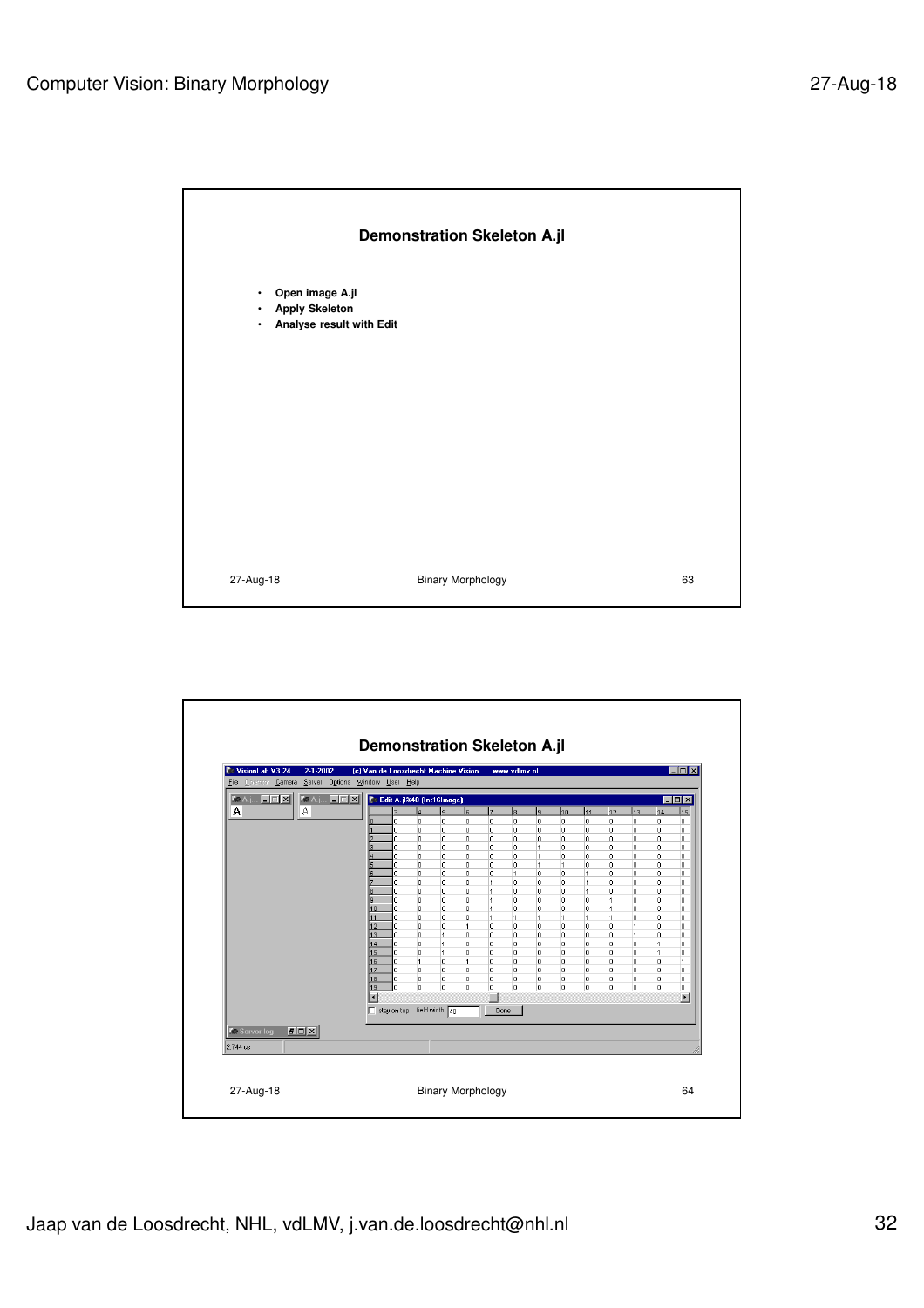

|                                       | Skeleton algorithm (*)                                                                                                                                              |    |
|---------------------------------------|---------------------------------------------------------------------------------------------------------------------------------------------------------------------|----|
| $dest = src;$<br>do <sub>1</sub><br>ł | previmage = dest;<br>for (int i = 0; i < 8; i += 2) {<br>Thinning (dest, tmp, j[i], k[i]);<br>Thinning (tmp, dest, j[i+1], k[i+1]);<br>} while (previmage != dest); |    |
| Note:<br>27-Aug-18                    | • This is a very slow implementation<br>• Alternatives can be based on distance transform<br><b>Binary Morphology</b>                                               | 66 |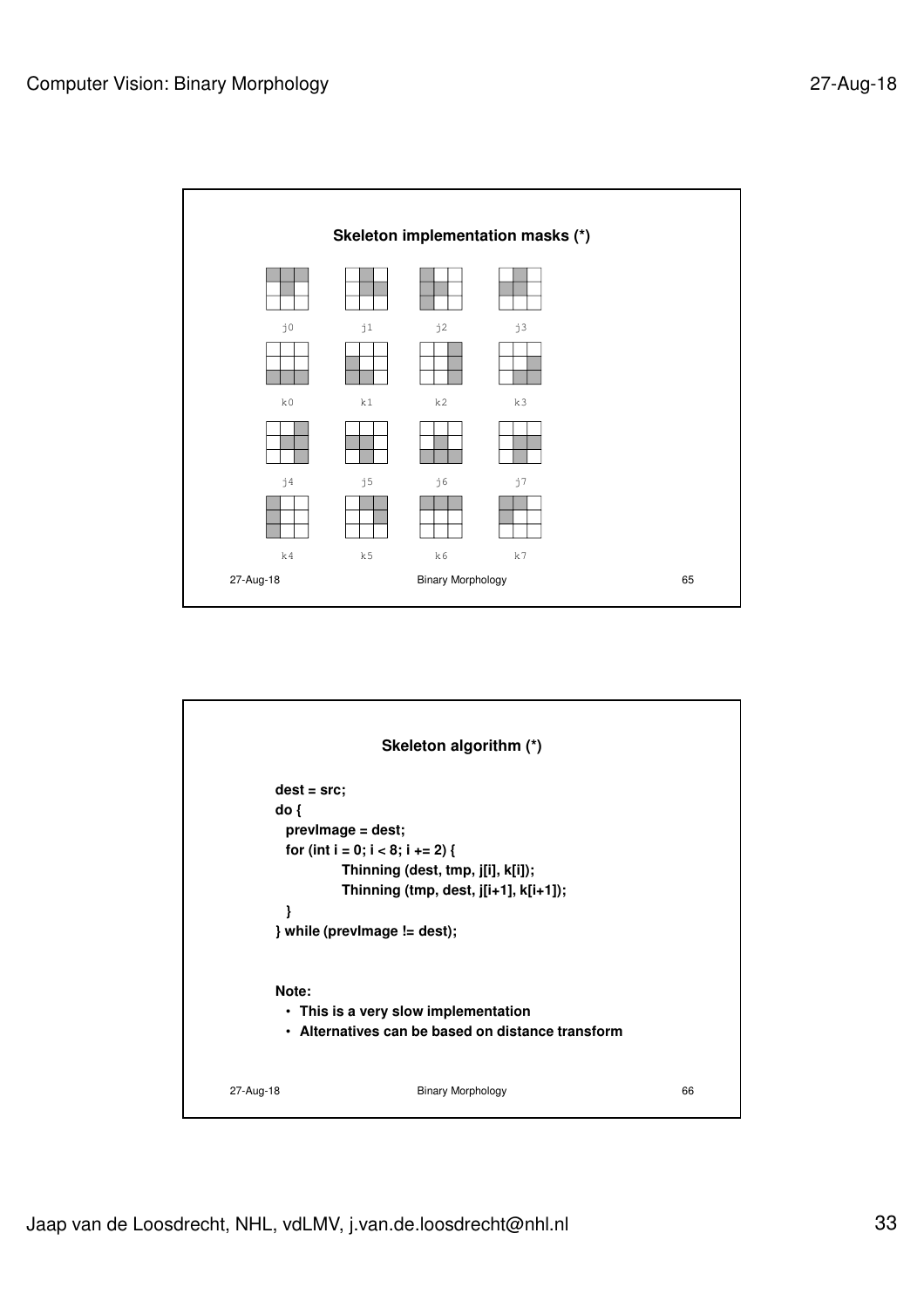

|                                                                                           | Thinning with masks j0 and k0,<br>$(\star)$<br>eats middle of bottom border, but excludes the corners |     |
|-------------------------------------------------------------------------------------------|-------------------------------------------------------------------------------------------------------|-----|
| VisionLab V3.24<br>$2 - 1 - 2002$<br>File Operator Camera Server Options Window User Help | (c) Van de Loosdrecht Machine Vision<br>www.ydlmv.nl                                                  | EOX |
| <b>Ke Sq E FE X C Sq FFE X</b><br>п                                                       |                                                                                                       |     |
| $F =  T $<br><b>C</b> Server log                                                          |                                                                                                       |     |
| 77 us                                                                                     |                                                                                                       |     |
| 27-Aug-18                                                                                 | <b>Binary Morphology</b>                                                                              | 68  |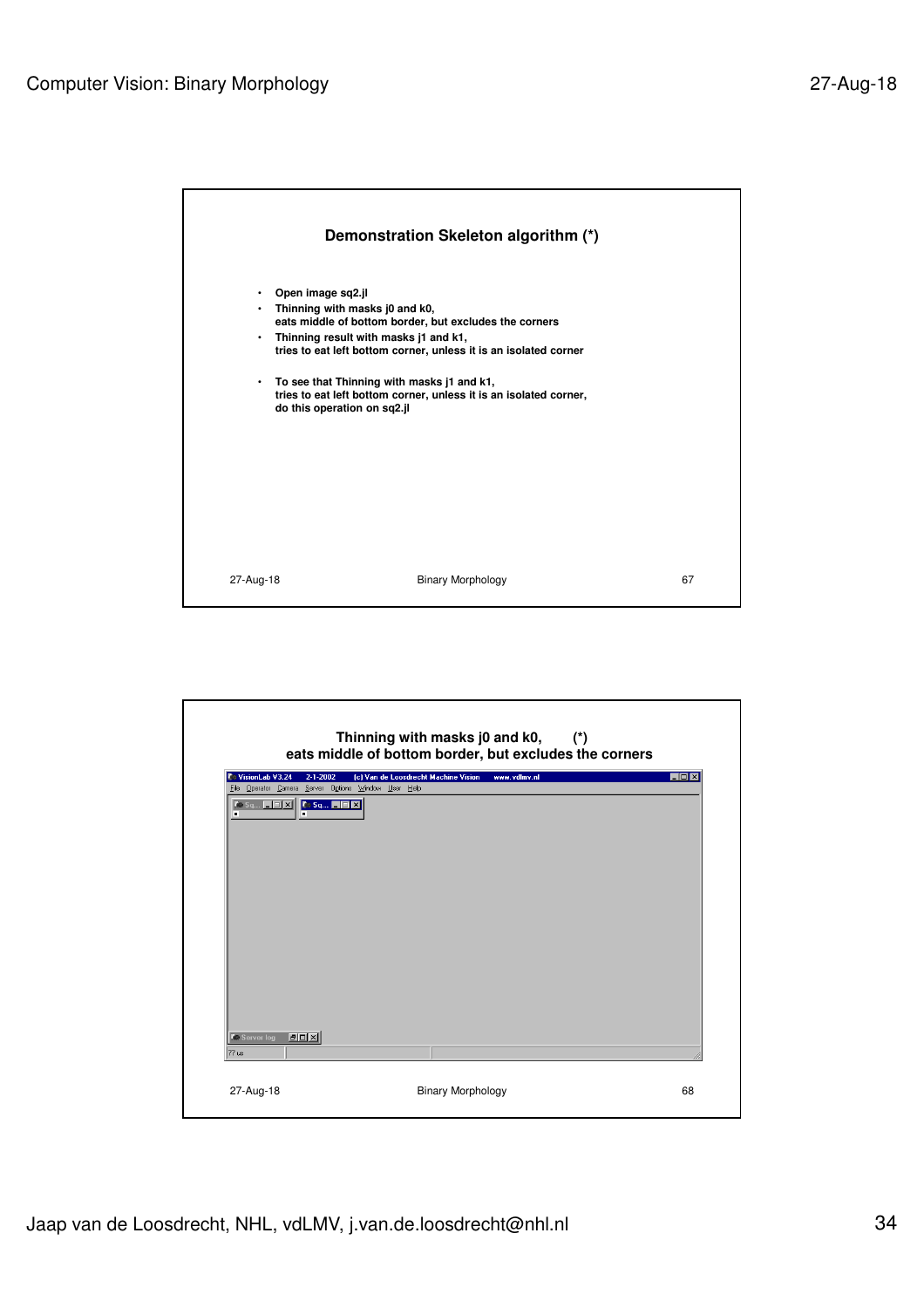| VisionLab V3.24<br>$2 - 1 - 2002$<br>File Operator Camera Server Options Window User Help | (c) Van de Loosdrecht Machine Vision<br>www.ydlmv.nl | EOX |
|-------------------------------------------------------------------------------------------|------------------------------------------------------|-----|
| п<br>$\blacksquare$                                                                       | $\overline{\phantom{a}}$                             |     |
|                                                                                           |                                                      |     |
|                                                                                           |                                                      |     |
|                                                                                           |                                                      |     |
|                                                                                           |                                                      |     |
|                                                                                           |                                                      |     |
|                                                                                           |                                                      |     |
|                                                                                           |                                                      |     |
| <b>DOX</b><br><b>C</b> e Server log                                                       |                                                      |     |
| 77 us                                                                                     |                                                      |     |

| п<br>$\mathbf{K} \bullet \mathbf{S} \mathbf{q}$ $\boxed{\blacksquare   \blacksquare   \mathbf{X}  }$<br>$\blacksquare$<br>Co Edit Sq2.jl%53 (Int16Image)<br>$\Box$ D $\times$<br>b<br>lз<br>ls.<br>l8.<br>$\overline{4}$<br>ь<br>l۹<br>lo.<br>6<br>lo.<br>١o<br>lo<br>lo.<br>la.<br>la.<br>o.<br>$\Omega$<br>$\Omega$<br>l0.<br>lo.<br>ō<br>'n<br>lo.<br>la.<br>n.<br>n.<br>$\circ$<br>$\Omega$<br>$\mathbf{0}$<br>In.<br>Ō.<br>n.<br>In.<br>In.<br>0<br>0<br>$\circ$<br>$\circ$<br>$\mathbf{0}$<br>$\mathbf{0}$<br>lo.<br>$\overline{1}$<br>$\mathbf{1}$<br>$\overline{1}$<br>o<br>$\overline{1}$<br>$\mathbf{1}$<br>O.<br>0<br>n.<br>'n<br>$\overline{1}$<br>$\overline{1}$<br>$\mathbf{1}$<br>0<br>o<br>1<br>$\overline{1}$<br>0<br>n<br>$\overline{1}$<br>$\overline{1}$<br>$\overline{1}$<br>lo.<br>$\circ$<br>o<br>1<br>$\overline{1}$<br>O<br>ň<br>$\overline{1}$<br>Ŀ1.<br>$\overline{1}$<br>lo.<br>o<br>'n<br>1<br>$\mathbf{1}$<br>lo.<br>n<br>'n<br>lo.<br>1<br>$\overline{1}$<br>$\mathbf{1}$<br>lo.<br>lo.<br>o<br>$\mathbf{1}$<br>lo.<br>o<br>lo.<br>o<br>ñ<br>o<br>o<br>o<br>0<br>O<br>ň<br>۱o<br>o<br>'n<br>o<br>0<br>0<br>O<br>$\overline{0}$<br>$\circ$ | $\blacksquare$ | File Operator Camera Server Options Window User Help |  |  |
|--------------------------------------------------------------------------------------------------------------------------------------------------------------------------------------------------------------------------------------------------------------------------------------------------------------------------------------------------------------------------------------------------------------------------------------------------------------------------------------------------------------------------------------------------------------------------------------------------------------------------------------------------------------------------------------------------------------------------------------------------------------------------------------------------------------------------------------------------------------------------------------------------------------------------------------------------------------------------------------------------------------------------------------------------------------------------------------------------------------------------------------------------------------------------|----------------|------------------------------------------------------|--|--|
|                                                                                                                                                                                                                                                                                                                                                                                                                                                                                                                                                                                                                                                                                                                                                                                                                                                                                                                                                                                                                                                                                                                                                                          |                |                                                      |  |  |
|                                                                                                                                                                                                                                                                                                                                                                                                                                                                                                                                                                                                                                                                                                                                                                                                                                                                                                                                                                                                                                                                                                                                                                          |                |                                                      |  |  |
|                                                                                                                                                                                                                                                                                                                                                                                                                                                                                                                                                                                                                                                                                                                                                                                                                                                                                                                                                                                                                                                                                                                                                                          |                |                                                      |  |  |
| stay on top field width 40<br>$\Box$ Done $\Box$                                                                                                                                                                                                                                                                                                                                                                                                                                                                                                                                                                                                                                                                                                                                                                                                                                                                                                                                                                                                                                                                                                                         |                |                                                      |  |  |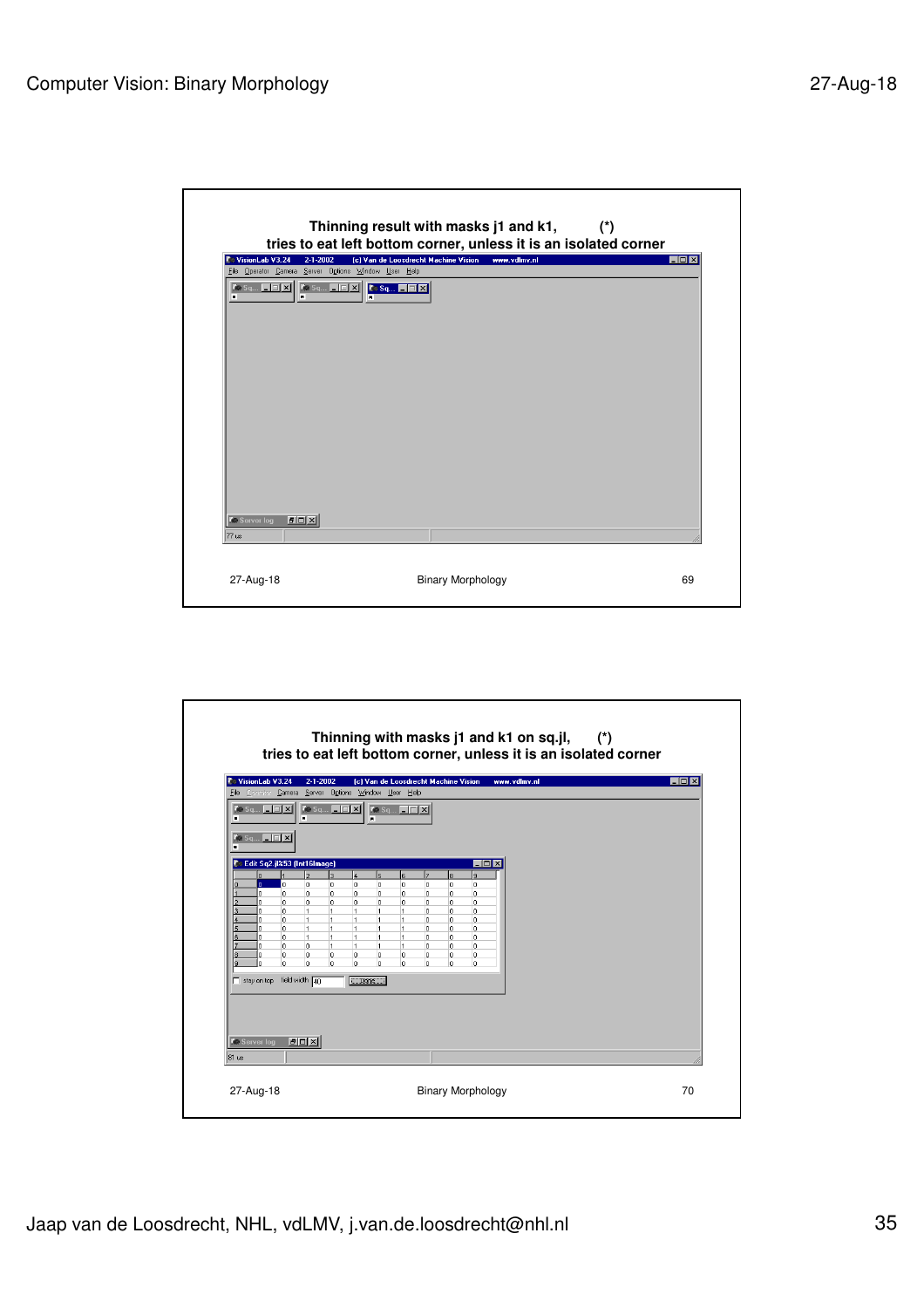

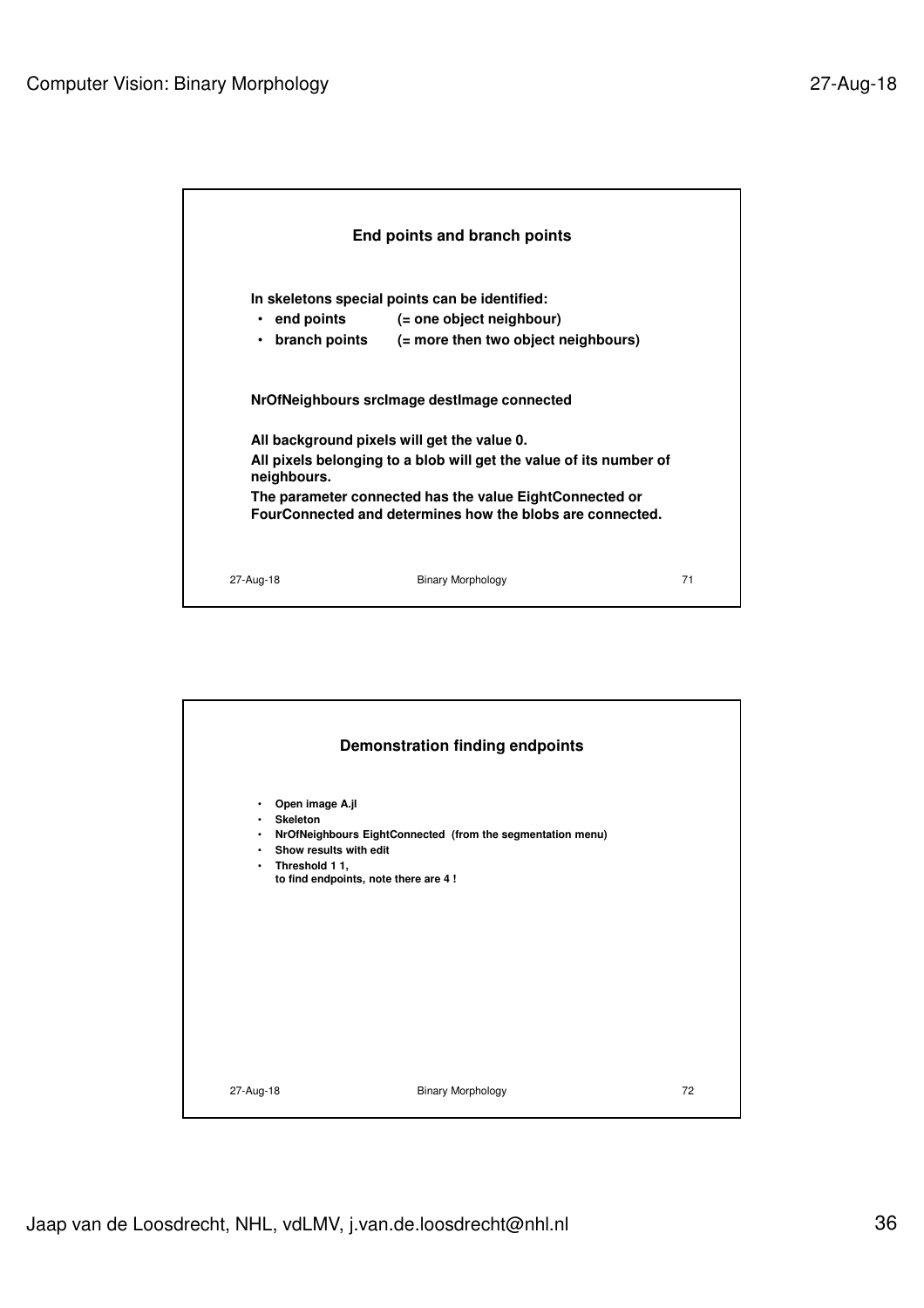

| VisionLab V3.24<br>$2 - 1 - 2002$<br>Camera Server Options Window User Help<br>File Operator | (c) Van de Loosdrecht Machine Vision |                                                   |                   |                         |                        |                            | www.vdlmv.nl   |                      |         |         |           |              |                     | EOX                   |  |
|----------------------------------------------------------------------------------------------|--------------------------------------|---------------------------------------------------|-------------------|-------------------------|------------------------|----------------------------|----------------|----------------------|---------|---------|-----------|--------------|---------------------|-----------------------|--|
| <b>KOA. I. EEK</b><br>$R = 1.1$<br>Α<br>A                                                    | A                                    |                                                   |                   |                         | <b>MAI. EEX ALLEEX</b> |                            |                |                      |         |         |           |              |                     |                       |  |
|                                                                                              |                                      | Co Edit A.jl%57 (Int16Image)<br>$\Box$ D $\times$ |                   |                         |                        |                            |                |                      |         |         |           |              |                     |                       |  |
|                                                                                              |                                      |                                                   | 5                 | ls                      | 7                      | ls.                        | ls.            | 10                   | 111     | 12      | 13        | 14           | 15                  |                       |  |
|                                                                                              |                                      | 0                                                 | 0                 | 0                       | 0                      | $\overline{0}$             | o              | $\circ$              | $\circ$ | 0       | o         | 0            | lo.                 | с                     |  |
|                                                                                              |                                      | n<br>n                                            | 0<br>o            | 0<br>$\Omega$           | o<br>o                 | $\overline{0}$<br>$\Omega$ | 0<br>0         | $\circ$<br>lo.       | 0<br>o. | 0<br>o. | o.<br>lo. | 0<br>o       | lo.<br>lo.          | c<br>c                |  |
|                                                                                              |                                      | la.                                               | 0                 | o                       | o                      | $\circ$                    | $\overline{1}$ | ю.                   | lo.     | lo.     | lo.       | o            | lo.                 | d                     |  |
|                                                                                              |                                      | la.                                               | 0                 | $\circ$                 | 0                      | $\circ$                    | $\circ$        | 0                    | o       | o       | o         | o            | lo.                 | d                     |  |
|                                                                                              |                                      | 'n                                                | 0                 | o                       | 0                      | o                          | $\circ$        | o                    | o       | lo.     | o         | o            | ln.                 | d                     |  |
|                                                                                              |                                      | 'n                                                | 0                 | $\circ$                 | 0                      | o                          | o              | o                    | o       | o       | o         | o            | 'n                  | 'n                    |  |
|                                                                                              |                                      | ń.                                                | 0                 | 0                       | o                      | $\circ$                    | o              | $\mathbf{0}$         | o       | o       | In.       | $\mathbf{0}$ | lo.                 | d                     |  |
|                                                                                              | ö                                    | o<br>'n                                           | 0<br>0            | 0<br>O                  | 0<br>0                 | lo.<br>0                   | o<br>o         | $\theta$<br>$\theta$ | 0<br>o  | o<br>o  | o<br>o    | o<br>o       | lo.<br>o            | d<br>d                |  |
|                                                                                              | 10                                   | lo.                                               | 0                 | 0                       | 0                      | 0                          | $\circ$        | $\circ$              | 0       | o       | o         | o            | lo.                 | d                     |  |
|                                                                                              | 11                                   | o                                                 | 0                 | o                       | o                      | o                          | o              | $\theta$             | o       | o       | o         | $\mathbf{0}$ | lo.                 | d                     |  |
|                                                                                              | 12                                   | o                                                 | 0                 | 0                       | 0                      | $\circ$                    | $\mathbf{0}$   | $\circ$              | o       | o       | o         | $\mathbf{0}$ | lo.                 | C.                    |  |
|                                                                                              | 13                                   | U.                                                | 0                 | 0                       | 0                      | $\circ$                    | $\mathbf{0}$   | $\circ$              | o       | o       | o         | $\mathbf{0}$ | o                   | C.                    |  |
|                                                                                              | 14                                   | U.                                                | 0                 | 0                       | 0                      | $\circ$                    | $\mathbf{0}$   | $\mathbf{0}$         | o       | o       | o         | o            | o                   | d<br>C                |  |
|                                                                                              | 15<br>16                             | o                                                 | 0<br>$\mathbf{0}$ | 0<br>$\overline{1}$     | o<br>o                 | 0<br>$\mathbf{0}$          | 0<br>$\circ$   | 0<br>$\mathbf{0}$    | o<br>o  | o<br>o  | o<br>o    | 0<br>0       | o<br>$\overline{1}$ | d                     |  |
|                                                                                              | 17                                   | 0                                                 | 0                 | $\circ$                 | o                      | $\mathbf{0}$               | $\circ$        | $\Omega$             | o       | o       | o         | o            | lo.                 | d                     |  |
|                                                                                              | 18                                   | o                                                 | 0                 | $\circ$                 | 0                      | $\overline{0}$             | $\circ$        | $\circ$              | 0       | 0       | o         | O            | lo.                 | d                     |  |
|                                                                                              | 19                                   | lo.                                               | o                 | $\Omega$                | o                      | $\overline{0}$             | $\circ$        | lo.                  | 0       | O.      | lo.       | o            | lo.                 | d                     |  |
|                                                                                              |                                      |                                                   |                   |                         |                        |                            |                |                      |         |         |           |              |                     | $\blacktriangleright$ |  |
| $F = x$<br><b>C</b> Server log                                                               | $\Box$ stay on top                   |                                                   |                   | field width $\sqrt{4n}$ |                        |                            | Done           |                      |         |         |           |              |                     |                       |  |
| $24$ us                                                                                      |                                      |                                                   |                   |                         |                        |                            |                |                      |         |         |           |              |                     |                       |  |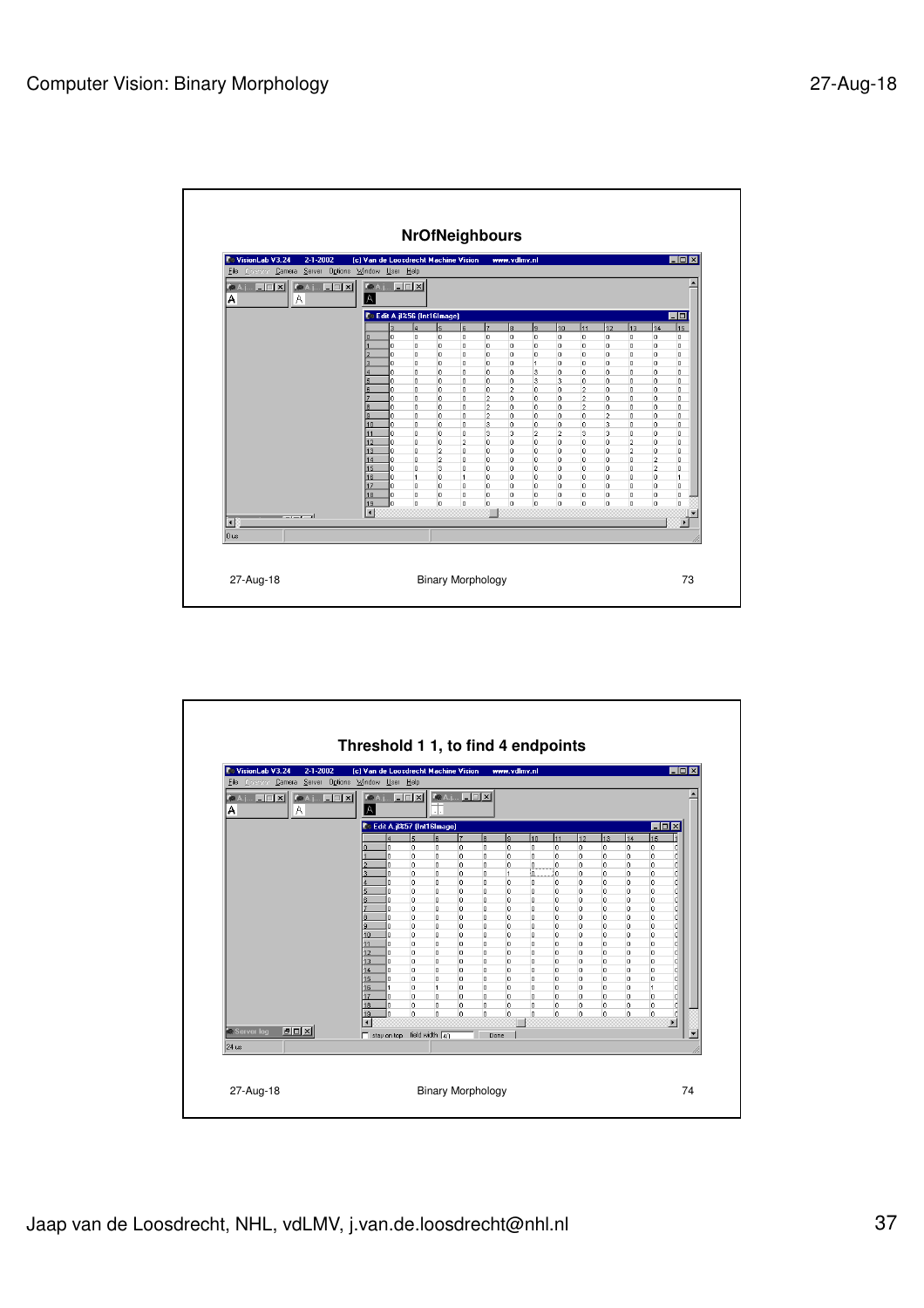

| <b>C</b> VisionLab V3.24<br>$2 - 1 - 2002$<br>Camera Server Options Window User Help<br>File Operator | (c) Van de Loosdrecht Machine Vision |                          |                                  |                              |                         |                | www.vdlmv.nl   |               |                |                     |                |                         |                                  | $\Box$ o $\mathbf{X}$    |
|-------------------------------------------------------------------------------------------------------|--------------------------------------|--------------------------|----------------------------------|------------------------------|-------------------------|----------------|----------------|---------------|----------------|---------------------|----------------|-------------------------|----------------------------------|--------------------------|
| <b>ALLEN</b><br><b>Ke A.j., E E X</b><br>А<br>А                                                       | $\overline{A}$                       |                          | <b>KeA.j., EEK</b>               |                              |                         |                |                |               |                |                     |                |                         |                                  |                          |
|                                                                                                       |                                      |                          |                                  | Co Edit A.jl%58 (Int16Image) |                         |                |                |               |                |                     |                |                         | $\blacksquare$ $\blacksquare$    |                          |
|                                                                                                       |                                      |                          | b                                |                              | 5                       | ls.            | z              | ls.           | l9.            | 10                  | 11             | 12                      | 13                               |                          |
|                                                                                                       |                                      | ň                        | o                                | o                            | 0                       | 0              | 0              | o             | o              | 0                   | o              | O                       | o                                | n                        |
|                                                                                                       |                                      | n<br>o                   | 0<br>0                           | 0<br>$\circ$                 | 0<br>0                  | 0<br>0         | 0<br>0         | $\theta$<br>1 | 0<br>1         | 0<br>$\overline{1}$ | o<br>lo.       | 0<br>0                  | о<br>o                           | o<br>α                   |
|                                                                                                       |                                      | l0.                      | o                                | $\circ$                      | 0                       | $\overline{0}$ | Ō              | 2             | 11             | $\overline{2}$      | lo.            | o                       | o                                | o.                       |
|                                                                                                       |                                      | la.                      | l0                               | $\circ$                      | 0                       | $\overline{0}$ | n              | 3             | 13             | 4                   | $\overline{1}$ | lo                      | lo.                              | ol                       |
|                                                                                                       |                                      | 'n                       | o                                | $\circ$                      | 0                       | $\mathbf{0}$   | $\overline{1}$ | 3             | 13             | 13                  | 2              | $\overline{1}$          | o                                | o                        |
|                                                                                                       |                                      | o                        | 0                                | 0                            | 0                       | $\overline{1}$ | $\overline{a}$ | 12            | 3              | 4                   | 12             | $\overline{2}$          | o                                | o                        |
|                                                                                                       | l8                                   | 'n<br>o                  | o<br>o                           | 0<br>0                       | o<br>o                  | $\overline{2}$ | 12<br>12       | 3             | $\vert$ 1<br>o | 3                   | 12             | 3                       | o<br>$\ddot{\mathbf{1}}$         | n<br>n                   |
|                                                                                                       | я                                    | o                        | 0                                | 0                            | 0                       | 3<br>3         | 12             | 3<br>3        | o              | $\overline{2}$<br>1 | 12<br>3        | з<br>12                 | 2                                | n                        |
|                                                                                                       | 10                                   | o                        | o                                | 0                            | o                       | 3              | 13             | 5             | 3              | 3                   | 5              | 13                      | з                                | n                        |
|                                                                                                       | 11                                   | o                        | 0                                | 0                            | 1                       | 3              | 13             | 13            | 12             | 12                  | 13             | 13                      | 3                                | 1                        |
|                                                                                                       | 12                                   | o                        | 0                                | $\mathbf{1}$                 | $\overline{2}$          | 12             | 3              | 3             | 3              | 3                   | з              | 4                       | 12                               | $\overline{\mathbf{2}}$  |
|                                                                                                       | 13                                   | o                        | 0                                | $\overline{2}$               | 12                      | 3              | 1              | $\circ$       | $\circ$        | o                   | o              | $\overline{\mathbf{2}}$ | 12                               | 3                        |
|                                                                                                       | 14                                   | In.                      | 0                                | 3                            | 12                      | 3              | 0              | 0             | 0              | 0                   | lo.            | $\overline{1}$          | з                                | 1                        |
|                                                                                                       | 15<br>16                             | o<br>o                   | $\overline{1}$<br>$\overline{1}$ | 3<br>11                      | 13<br>3                 | 3<br>11        | 1<br>1         | 0<br>$\circ$  | 0<br>$\circ$   | 0<br>0              | o<br>o         | 0<br>$\Omega$           | $\overline{2}$<br>$\overline{1}$ | $\overline{\mathbf{2}}$  |
|                                                                                                       | 17                                   | n                        | $\overline{1}$                   | 1                            | $\overline{\mathbf{c}}$ | $\overline{1}$ | 1              | $\Omega$      | $\circ$        | 0                   | lo.            | $\Omega$                | o                                | $\overline{1}$           |
|                                                                                                       | 18                                   | n                        | 0                                | $\circ$                      | $\circ$                 | $\circ$        | 0              | $\circ$       | o              | 0                   | O.             | O                       | o                                | o                        |
|                                                                                                       | 19                                   | o                        | lo.                              | lo.                          | o                       | lo.            | o              | o             | lo.            | o                   | lo.            | lo                      | o                                | $\overline{0}$           |
|                                                                                                       | $\blacksquare$                       |                          |                                  |                              |                         |                |                |               |                |                     |                |                         | $\blacktriangleright$            |                          |
| <b>PDX</b><br><b>C</b> Server log                                                                     |                                      | <b>The Company State</b> |                                  | <b>Gold middle Late</b>      |                         | $\overline{a}$ |                |               |                |                     |                |                         |                                  | $\overline{\phantom{a}}$ |
| $0$ us                                                                                                |                                      |                          |                                  |                              |                         |                |                |               |                |                     |                |                         |                                  |                          |